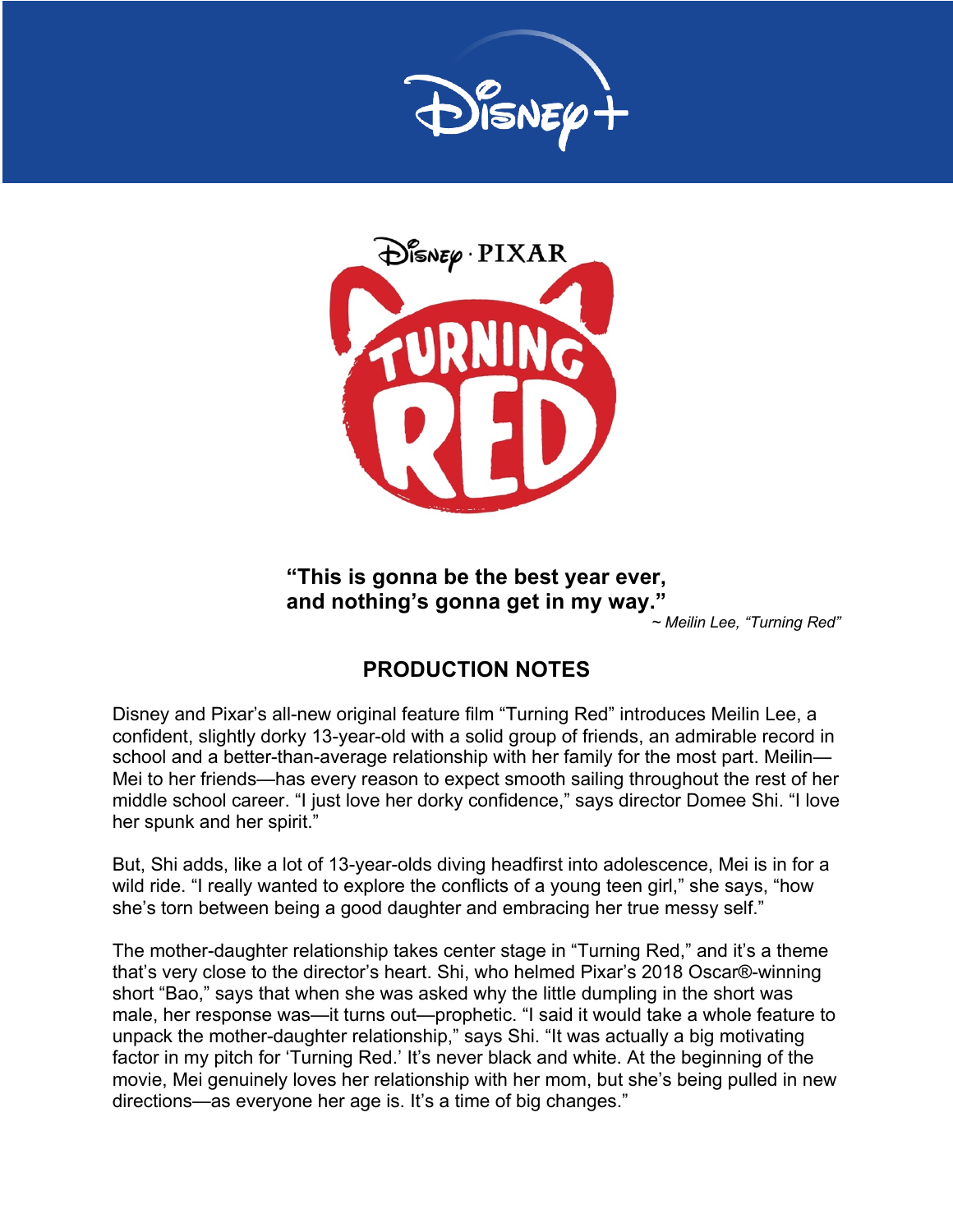

In "Turning Red," this phase of growing up is marked in an unexpected, can't-hide-fromit, larger-than-life way: when Mei's emotions get the better of her, she "poofs" into a giant red panda. "One minute, everything's perfect," says Shi. "And then, just like with all of us, all of a sudden there's terror everywhere. She's way taller, hungrier, more emotional. She's, in fact, turned into a giant red panda, and the only way to turn back into a human girl is to take deep breaths, calm herself down and control her emotions. It's kind of like 'The Incredible Hulk,' but cuter."

According to producer Lindsey Collins, "Turning Red" is set in Toronto, Canada, in the early 2000s. "It takes place in a familiar time and place that kind of roots us all in reality," says Collins. "It's not a magical world. That's important because the story itself is pretty fantastical with a girl that hits a magical kind of puberty and turns into a big red panda—yet we can all still relate.

"It's a coming-of-age story about change and those transitional moments," continues Collins. "It's about that time in our lives when we're trying to figure out who we are. We have a girl who is torn between her family and her friends, learning that she's not at all who she thought she was. And we have the mother whose daughter is suddenly interested in strange music and boys—a mother who struggles with letting go so her child can become who she needs to be. It's a universal theme that rings true whether you're the parent, the child, or maybe both."

According to Collins, the story is relatable in large part because it's rooted in Shi's own life. "She was 13 in 2002," says Collins of the director. "She had a very tight and somewhat hilarious and complex relationship with her mom. Some of the craziest moments in the film are based on things that actually happened to Domee."

But, says Collins, it's not just that profound relatability that sets "Turning Red" apart from other coming-of-age stories—it's Shi's approach to filmmaking. "Domee has an energy to her that I find really engaging—she's an engine," says Collins. "She moves fast; she's super decisive. She brings an unexpected and unapologetic quirkiness to her storytelling, the stylization, and to the entire film."

Filmmakers cast newcomer Rosalie Chiang as the voice of Meilin; Sandra Oh ("The Chair," "Killing Eve") lends her voice to Mei's protective if not slightly overbearing mother, Ming. Mei's tightknit group of friends are voiced by Ava Morse ("Ron's Gone Wrong") as Miriam, Hyein Park as Abby, and Maitreyi Ramakrishnan ("Never Have I Ever") as Priya. The voice cast also includes Orion Lee ("First Cow") as Mei's dad, Jin; Wai Ching Ho ("Daredevil," "Iron Fist") as Grandma; Tristan Allerick Chen ("The Barbarian and the Troll") as classmate Tyler, and Addison (Addie) Chandler ("American Horror Story") as Mei's sudden secret crush, Devon. Rounding out the voice cast are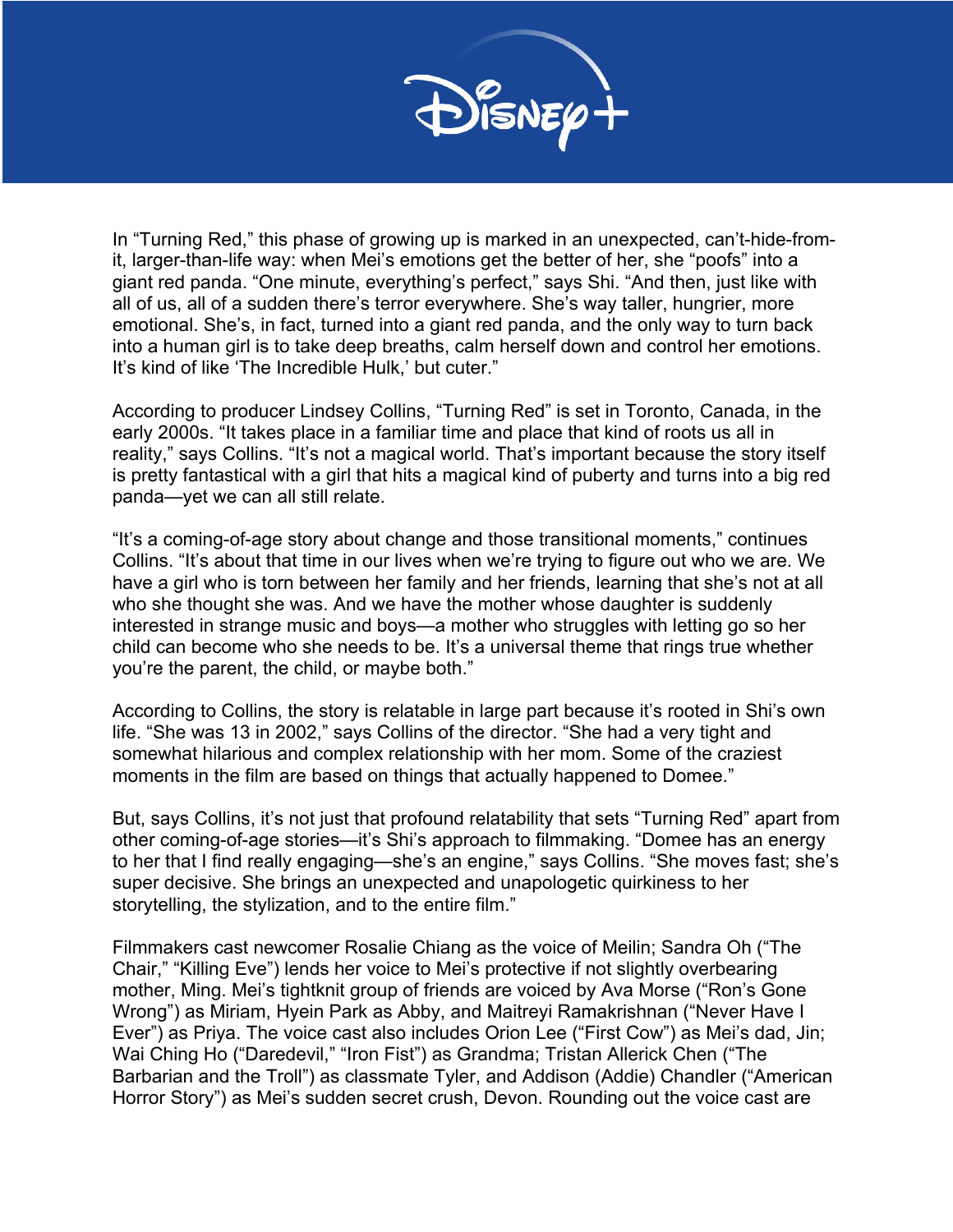

Lori Tan Chinn ("Awkwafina Is Nora from Queens"), Mia Tagano ("Tantalus: Behind the Mask," "Law & Order: Criminal Intent"), Sherry Cola ("Good Trouble"), Lillian Lim ("Motherland: Fort Salem," "Meditation Park"), James Hong ("Big Trouble in Little China," "Kung Fu Panda: The Paws of Destiny"), Sasha Roiz ("Grimm") and Lily Sanfelippo ("Spidey and His Amazing Friends," "Firebuds").

"Turning Red" introduces Pixar's first-ever boy band, 4\*Town. "They represent that one band—that one song we all heard at her age that transformed us," says Shi. "They're Mei's first crush, her first obsession. This passion for 4\*Town is really her first dip into adolescence."

Jordan Fisher, Finneas O'Connell, Topher Ngo, Grayson Villanueva and Josh Levi provide the voices of 4\*Town, and GRAMMY®-winning singer-songwriters Billie Eilish and O'Connell penned three songs for the fictional band. "When we first started talking about Billie and Finneas—back before they'd won a billion GRAMMYS—we could see then how they had their finger on the pulse," says Collins. "We were big fans."

GRAMMY®-, Oscar®- and Emmy®-winning composer Ludwig Göransson ("Black Panther," "The Mandalorian") composed the score for "Turning Red." Streaming exclusively on Disney+ beginning March 11, 2022, Disney and Pixar's "Turning Red" is directed by Academy Award® winner Domee Shi (Pixar short "Bao") and produced by Lindsey Collins ("Finding Dory"). The screenplay is by Julia Cho and Shi.

## **FRIENDS, FAMILY AND 4\*TOWN Who's Who in "Turning Red"**

Director Domee Shi kicked off efforts behind "Turning Red" with an important mission topping her to-do list: getting to know her characters. "I think finding the characters as early as possible is the most important thing to making a good story," she says. "The first goal of a filmmaker is having the audience fall in love with your characters—being interested enough in them in those first 5-10 minutes to want to sit down and follow their journey for the next hour and a half."

Shi and her team went on to develop the kind of characters that would capture viewers' hearts and hold on till the credits rolled. Leading the pack, of course, is 13-year-old Meilin Lee, and Shi surrounded her protagonist with a crew of friends and family—each with a distinct personality that both complements and contrasts with Mei as she navigates adolescence. "This is a very personal story for Domee," says producer Lindsey Collins. "It's a mother-daughter story set in the early 2000s, which is super cool. And it has a voice that feels very different—the reaction here at Pixar to the first scene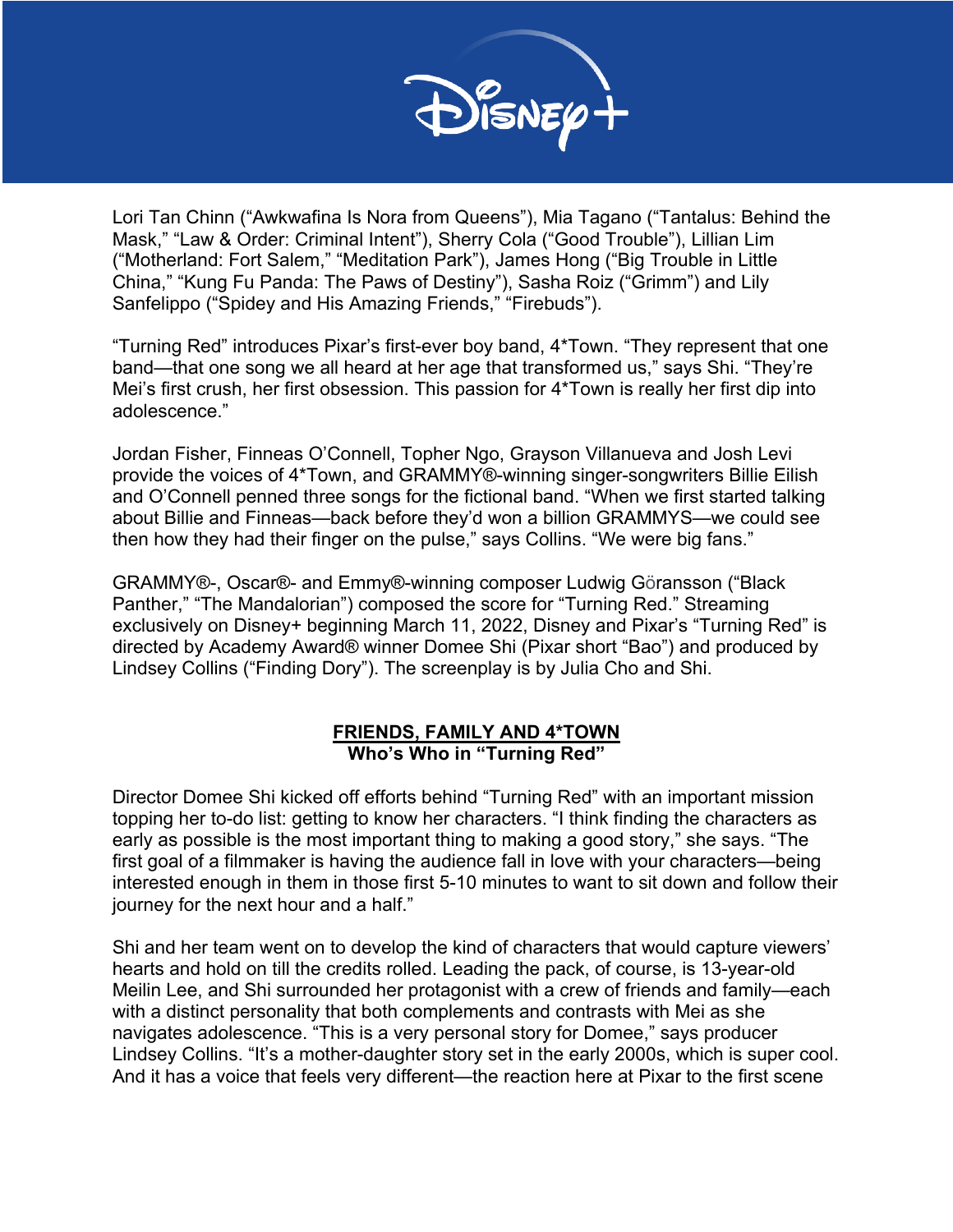

[we shared internally] mirrored the way that I feel about this film: I've never seen this before."

The look of the characters, says Collins, is similarly distinct. "Everyone had to tap their inner 13-year-olds to capture the style Domee wanted," says Collins. "It's a world seen through the eyes of Mei. Everything is vibrant and colorful."

According to character art director Jason Deamer, Shi's vision for the characters pulled from a host of sources and styles. "She's really interested in anime and stop motion, and I think she wanted to meld those together with the huge, expressive facial shapes of anime and shorter proportions you sometimes see in stop motion," says Deamer. "Domee also referenced Chinese porcelain sculptures that have this beautiful soft way of interpreting anatomy."

Additionally, Shi is a big fan of Hayao Miyazaki, Japanese animation like "Sailor Moon" and Edgar Wright films. These references and longtime influences—coupled with Shi's unique approach to filmmaking—resulted in something new and different. Says Collins, "The design is textured and tactile and chunky, and the animation style and, every now and then, facial expressions are pushed. The characters are caricatured, and the way they move and pose is fresh."

Animation supervisor Aaron Hartline was drawn to that freshness. "Domee is a new director with a new voice and a new style," he says. "It was exciting that she wanted to try something completely different in terms of animation style. She called it East meets West—where anime represents the East, and signature Pixar animation is West."

Shi infused the film with bold but strategically placed details from anime. "I love how fast and loose they play with emotion—how the expressions can change in an instant," says the director. "If Mei spots a boy she likes, or she and her friends see a 4\*Town ad, their eyes get super dilated with sparkles and stars—we really want to push the animation to reflect how our characters are feeling."

Director of photography Jonathan Pytko and his lighting team contributed to the pushed look of the characters' eyes—a fun feature that appears about a dozen times in the film. "They're oblong shapes—not perfect circles—and we add multiple highlights," he says. "We did a bunch of tests and ultimately settled with a look where there's a primary, secondary and tertiary highlight that's the color of the iris. That became our default look, and then there are special shots with jittering highlights, stars and hearts."

Says Shi, "It just felt perfect for a film about an adolescent girl who's on an emotional roller coaster with all of the mood swings."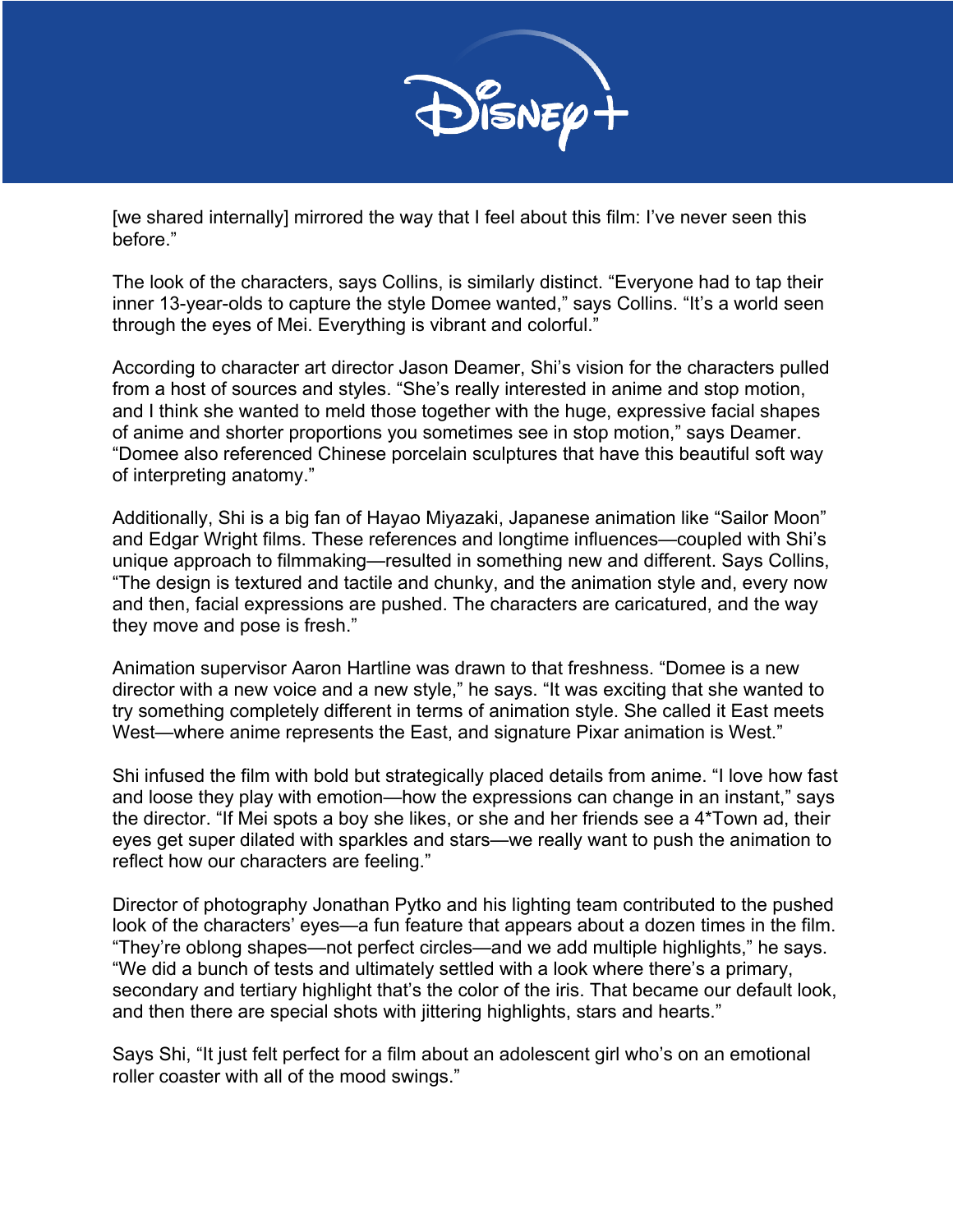

Animation supervisor Patty Kihm says Shi was keen to showcase all of that emotion in a big way. "Domee is very quirky," says Kihm. "She always wants to push the boundaries. If somebody was freaked out and looking frazzled, Domee wanted to push the pose beyond anything we'd done before, including handcrafting facelines to help express emotion. She's awesome because she knows exactly what she wants in every shot of the film."

Director of photography Mahyar Abousaeedi, who headed up layout and camera for the film, embraced Shi's vision. "We wanted to make the cinematic language of this movie playful when it came to camera and staging," he says. "Domee is pretty unconventional in the way she frames—she tends to frame her characters on-center and likes to break the fourth wall. As the film opens and Mei engages the viewer directly, giving her control of the frame, it says a lot about who she is.

"We also used symmetry and flat compositions in our framing of Mei and her mother to show the harmony in their relationship—at least in the beginning," Abousaeedi continues. "But as Mei begins to change—and her uncertainty is evident—Mei drifts away from the center of the frame, camera moves are relaxed, and compositions are more organic."

#### DETAILS, DETAILS

Shi's vision for the look of the film can be summed up in two words: chunky cute. Says character supervisor Christian Hoffman, "That meant that not only were the characters' limbs a little bit simpler and less anatomical, but they were also thicker. For their faces, we wanted to keep the shapes simple. We avoided pronounced nose and brow bridges."

But, says Hoffman, artists added detail in other ways. "We introduced this concept of color pooling," he says. "For example, if you painted a figurine and then took a cloth and wiped off the paint, some paint would collect in the grooves and along the edges and corners. On our character faces—in the grooves along the noses, for example—there's a different coloration that's a bit more saturated and has a slightly different hue on it to add a little bit more richness."

Similar color pooling can be seen on garments wherever stitching appears.

## **WHO'S WHO IN "TURNING RED"**

The character lineup includes Mei, her inner circle of friends and family, and members of a boy band known as 4\*Town. Filmmakers called on a rich roster of voice talent to help bring the characters to life. "The Toronto setting of this story called for a diverse cast," says associate executive producer Adrian Molina. "Hopefully more and more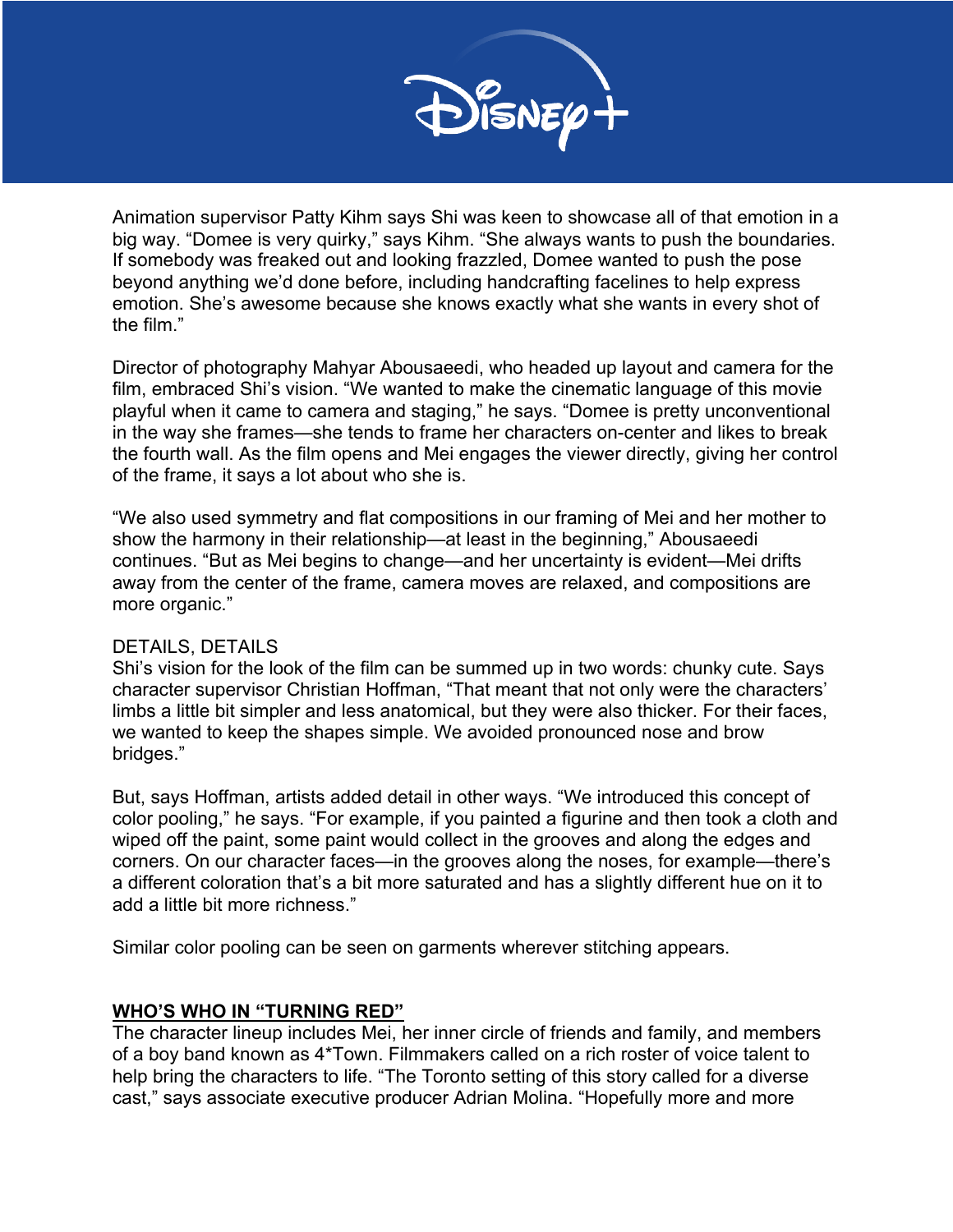

people are seeing experiences like their own on the big screen. 'Turning Red' offers a unique perspective of a 13-year-old Chinese Canadian that—at its heart—shows how we're all connected."

MEILIN LEE is a middle-school force of nature. Exuberant, ambitious and overachieving, Chinese Canadian Meilin excels at school and at home. Her posse of loyal besties always has her back—they share a borderline out-of-control obsession with boy band 4\*Town, but what 13-year-old doesn't? At home, Mei is a dutiful and driven keeper of the ancestral family temple, working contentedly alongside her mother, Ming. But when the teen mysteriously begins to "poof" into a giant, uber emotional red panda at the most inconvenient times, a gulf opens up between Mei and her mom, forcing a reckoning between Mei's two selves: the spirited teenager and the obedient daughter.

"She's spunky, confident, nerdy, passionate, weird and a little bit snooty," says director Domee Shi of her main character. "When I was her age, I was Mei. I was writing Harry Potter fan fiction, passionately drawing fan art. I had a secret sketchbook that my parents did not know about. Now that I'm grown, I know so many amazing women who all had nerdy beginnings. I just wanted to show that with Mei."

Like her 13-year-old protagonist, Shi was tempted to break a few rules and, on occasion, the fourth wall. Says director of photography Mahyar Abousaeedi, "Domee's style of breaking the fourth wall invites the camera to be a character in the scene as the audience. We decided to keep Mei's direct engagement with the audience as simple as possible, reserved for moments of the film when we hear her narration."

"Mei has that teenager vibe," adds Kihm. "She feels like she can do it all. She has tons of energy just bubbling over, but she hasn't found her footing yet—she's still awkward in a lot of ways. She stumbles and trips. Her glasses slip. She might strike a pose, but it's not quite right."

Newcomer Rosalie Chiang, who lends her voice to Mei, brought her own teenager vibe to the role. "Mei is an energetic, confident and emotional mess," says Chiang. "She fights for what she believes in and doesn't back down without a fight. I relate to her because we both go crazy over boy/girl bands, have a tightknit group of friends, come from an Asian household and are passionate about what we believe in."

Producer Lindsey Collins says they all saw the similarities, too. "Rosalie is this amazing girl who we auditioned in the beginning to do the scratch—or temporary—recordings as we were working on the story. She's super close to her mom, she was home-schooled and an A student—in many ways she's just like Mei. Her genuine, unrehearsed, authentic performance breathed such life into Mei. After two years, we were ready to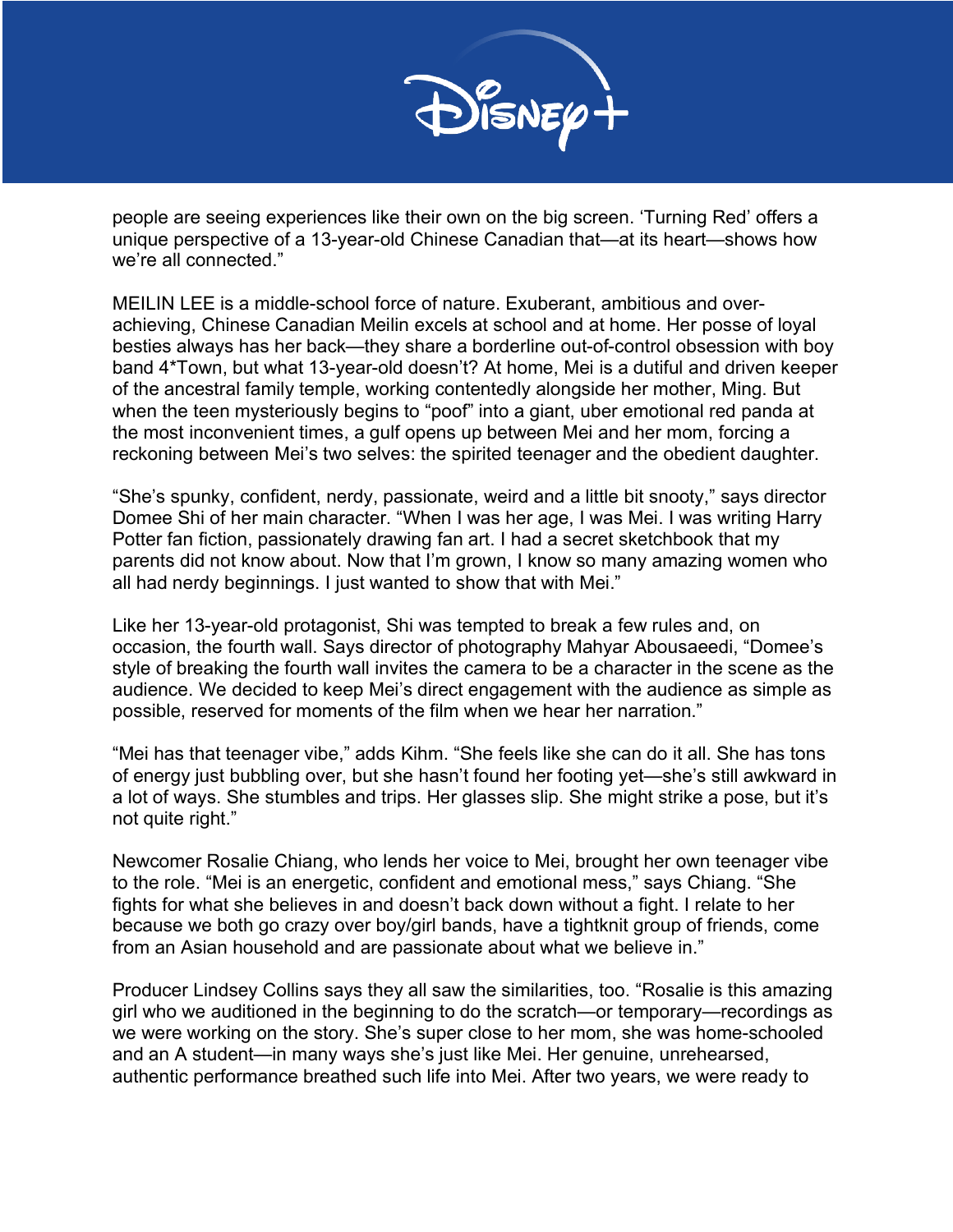

cast the role. We listened to a lot of auditions, but we'd already fallen in love with Rosalie, and in the end couldn't imagine Mei being voiced by anybody else."

Chiang was sworn to secrecy for a long time before she was finally able to reveal the news to her friends. "They FREAKED out!" says Chiang. "They didn't realize I was working for a huge project like 'Turning Red' for four years. They were so happy and supportive of me because they knew how hard I had worked on my acting career."

RED PANDA MEI is the same Mei her friends and family know and love—but in the form of an unpredictable, eight-foot-tall, smelly and inadvertently destructive red panda. She may be fluffy and impossibly cute, but Red Panda Mei represents Mei as her most vulnerable, messy and true self. "We're basically using the red panda as an adorable metaphor for the very unadorable phenomenon of puberty," says Shi.

Filmmakers had to figure out how to execute the transformation from teen to beast. Effects supervisor Dave Hale says the "poof" is the signature effect for the film. "We played with stop-motion effects, but ultimately moved in the direction of volumetric effects with this misty element to help seat it in a more physically rendered world that pushes the stylization. The poofs themselves are really dense, bubbly pink clouds that split into smaller pink clouds—it all has this nice poppy nature. The pink—sometimes blue—mist lingers."

Abousaeedi and the camera team helped underscore the heightened emotion that often preceded Mei's transformations. "In those key moments when Mei experiences a sudden surge of embarrassment, frustration or bliss, we wanted the background to fade away and the focus be narrowed in on Mei in an exaggerated way," he says. "We coined these moments 'emotional spikes,' and found that combining a crash zoom while dollying in and out to a wide-angle lens really supported the discomfort Mei was feeling."

Chiang aptly amplified her performance when it came to the bigger, messier, fluffier version of her character. "Red Panda Mei is essentially a heightened and more intense version of Mei," she says. "She screams and roars louder, laughs harder and wails bigger. I definitely had to lose control of my emotions and not worry about how embarrassing it might seem. Domee was a great help because she always explained to me exactly how she envisioned the red panda saying those lines, which helped me almost 'become' Red Panda Mei."

According to production designer Rona Liu, the oversized furry character embodies the chunky cute style. "We're all imperfect, and this character needed to reflect that," says Liu. "We don't want Red Panda Mei to be glamorous—we want her to be messy. Bodies come in all shapes and sizes, and it should all be celebrated. Her belly jiggles, her fur is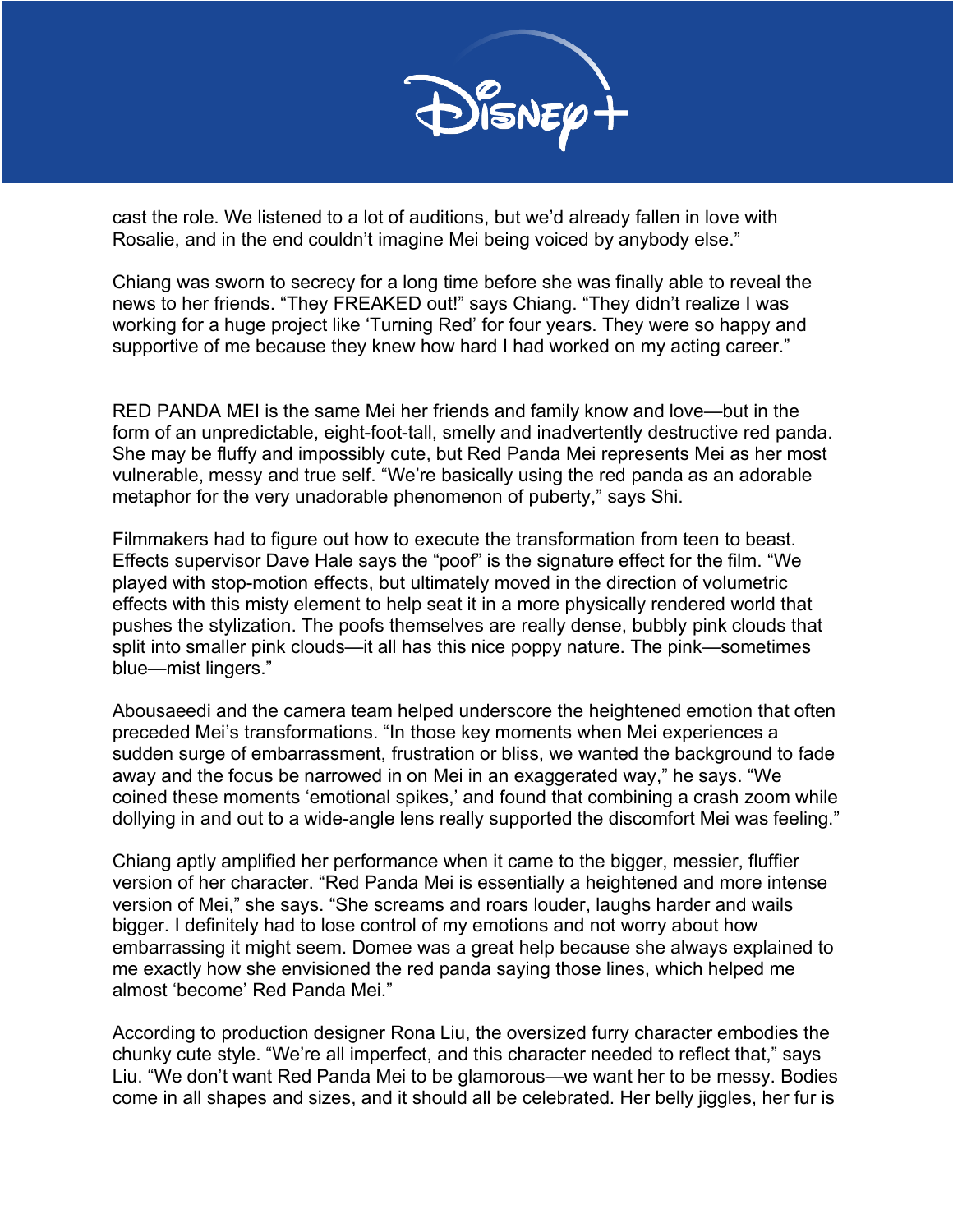

matted—it's inspired by Alpaca fur because it's soft and cuddly, but if you look closely, it's also clumpy and ungroomed."

All of that hair complicated efforts to achieve the kind of expressions filmmakers wanted from the character. "We looked into technology that was just beginning to come together called profile movers," says visual effects supervisor Danielle Feinberg. "We weren't sure if it would pay off, but it was fantastic. Animators were able to get the performances they needed."

Character supervisor Christian Hoffman says the technology allowed technicians to add curves around the character and put controls on the curves instead of on the skin. Ultimately, it allowed the kind of iteration a character like Red Panda Mei required. "It was the main mechanism used to pose her," he says.

Red Panda Mei's fluffy exterior also helped filmmakers convey the character's emotional state. Artists had the ability to sculpt specific shapes, adjust the length of the hair or direct it to sell a particular emotion. "Think of how a cat reacts when it's scared or angry and how the hair on its back stands up," says Hoffman.

MING LEE is a proud wife, devoted mother and hardworking keeper of the Lee Family Temple in Toronto's Chinatown. Elegantly turned out and poised at all times, Ming takes her professional duties seriously—but she's even more dedicated to keeping an eye on her precious daughter, Meilin. There's no doubt Ming is fierce, stubborn, funny, controlling and—as Mei would put it—a lot, but the deep love she has for her family is always apparent. "Ming is a compilation of all of the very strong and awesome Asian women in my life," says director Domee Shi. "Ming can be intense, but all of the crazy stuff she does is motivated by her love for her daughter."

Screenplay writer Julia Cho, who has a young daughter of her own, could relate to Ming. "I've always thought of Ming as about my age," Cho says. "Even when she's at her most extreme, I always tried to see her as someone believable and fully human. I'm pretty sure Ming is my future – if not my present."

To help convey the contrast between mother and daughter, filmmakers gave Ming a more buttoned-up look in a contrasting color. "Their colors alone are a big statement," says Liu. "Mei is fire red and Ming wears emerald green—they sit on the exact opposite sides of the color wheel."

Simulation supervisor Jacob Brooks says the contrast is evident in other ways, too from their hairstyles and wardrobe to their shape language. "We gave Ming a tight bun and a blazer with pronounced shoulder pads to make her look strong, tall and even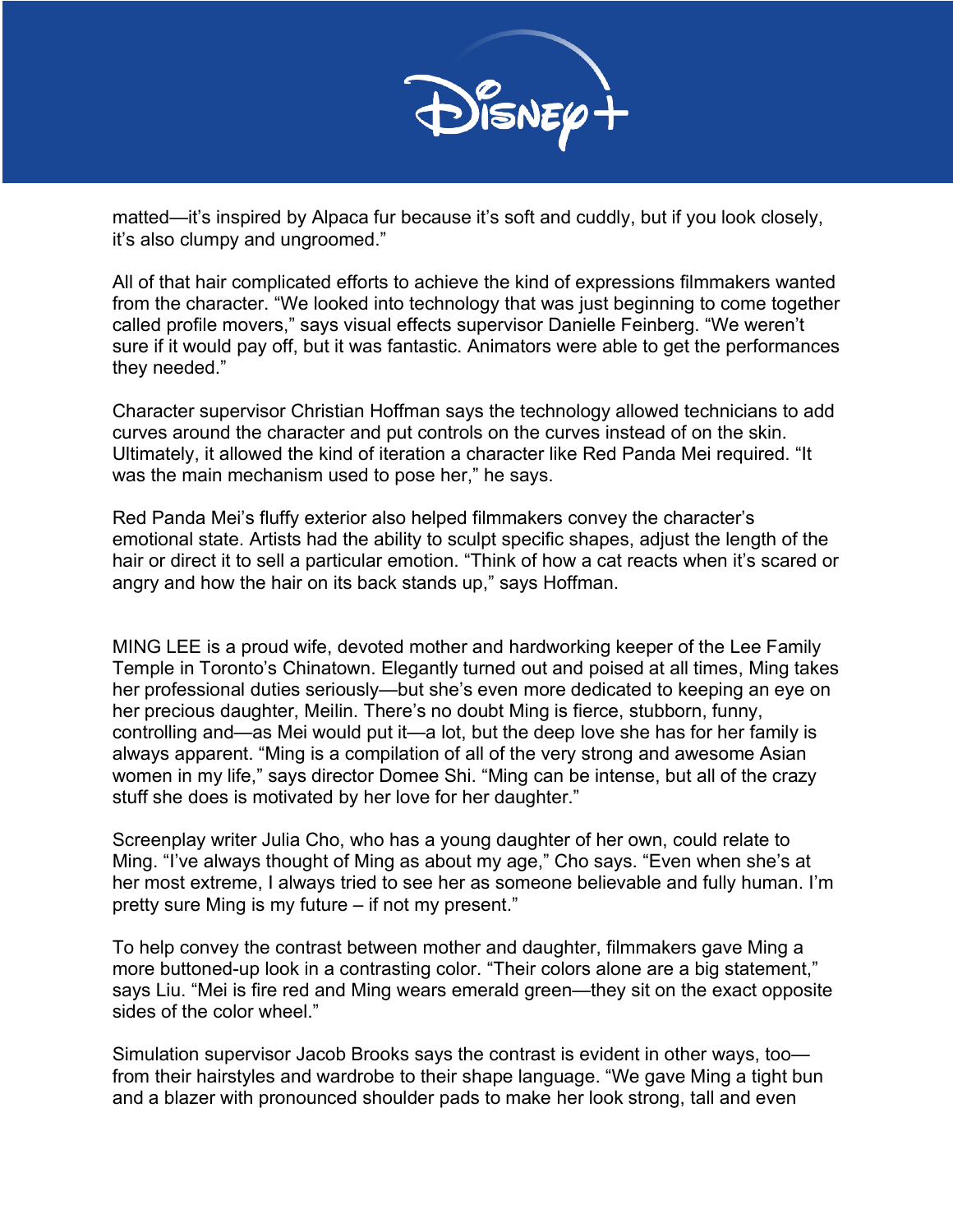

sharp," he says. "While Mei is more rounded, the shape language for Ming is boxy. A lot of work went into getting the appropriate angles for her shoulders, which actually mirror her mood. If she's frustrated, those angles get sharper."

Filmmakers called on Sandra Oh to voice Ming. "She's a tricky character," says producer Lindsey Collins. "Ming is a force. In the wrong hands, she could come off as unlikable. It's a balancing act: she's super strong, yet funny and a little wacky. Then the next minute, she's incredibly nurturing. When Sandra went into the recording booth for the first time—just to play around and see what she could bring to the role—she was everything we imagined and more. She's such a pro—a total gift."

Oh, who's a native of Canada, was especially drawn to the story's setting. "I was so excited that this was a Pixar movie set in Toronto," she says. "When you come in for a session, they'll show you what they've animated. The opening sequence when Mei is walking down the street—I knew exactly what corner that is. That was so exciting, because you feel the personal investment in the storytelling."

For Oh, while "Turning Red" is largely Mei's story, the teenager isn't the only one navigating change. "Ming has to go through a little bit of a transformation herself," says Oh. "She loves her daughter deeply but she has to accept her for the young woman she is turning out to be."

Oh describes Ming as hypervigilant—a mother who expects a lot of Mei. And while this mother doesn't want her daughter to hide anything from her, "Ming is carrying a secret of her own," says Oh.

JIN LEE, the quiet, steady presence in the Lee family, works hard and aspires to a life of simple pleasures: cooking a good meal for his family, sneaking the occasional donut, and gardening. He's a necessary balance to his strong-willed wife, Ming, and a doting and loving father to his daughter, Mei. But when an ancient phenomenon throws his family into chaos, Jin's quiet life is upended.

Says Shi, "He's the soft-but-stoic rock of the family. He's loosely inspired by my dad, but my dad is a little bit louder. He's a good complement to Ming—he pulls her back down to Earth. He's the quiet hero."

According to production designer Rona Liu, the character's look had to reflect his gentle nature. "We wanted to give him a slight belly," she says. "He wears neutral colors—a beige shirt and khaki pants—and of course sandals with socks."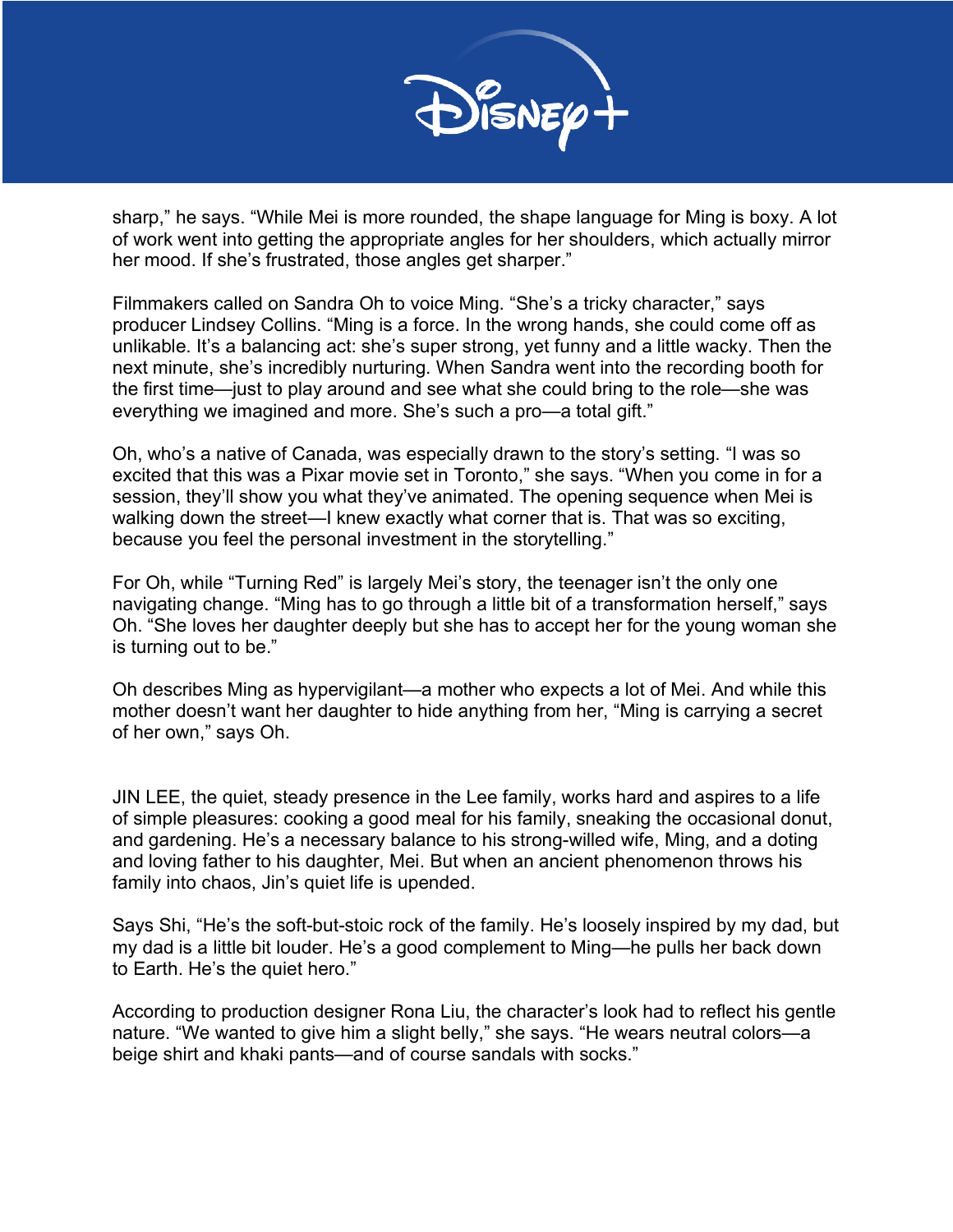

Orion Lee voices Jin. "I first saw him in a film called 'First Cow,'" says Shi. "There's something very soothing about his voice that drew me to him. He can give Mei comforting words of wisdom, and then turn around and offer up very funny dad jokes."

Says Lee of his character, "It's not really much or obvious but Jin has a calming presence in the way he is. He is the silent mediator and invisible connector between mum and daughter. He is a naturally quiet man who feels the needs of his wife and daughter are most important. I can definitely see myself in Jin's position in the future."

MIRIAM is loyal, easygoing and a total goof who can make her besties laugh when they need it most. A bit of a tomboy, Miriam regularly rocks a flannel shirt and slouchy cap, and shares her friends' obsession with boy band 4\*Town. Mei's mom, however, is not a fan of Miriam. Ming sees Miriam as a threat to her relationship with her daughter, despite the girl's stellar support for Mei. "Miriam serves up everything that's contrary to Ming's pride, beliefs, taste and hopes for Mei," says story supervisor Rosana Sullivan. "She's disheveled, natural—she just *is*. Miriam is in Mei's corner no matter what—even when she starts turning into a red panda."

According to screenplay writer Julia Cho, the unwavering support of Miriam and all of Mei's friends is no accident. "We'd all seen bullying and mean girls in film and television," says Cho. "Domee really wanted to do something different. Mei's friends don't judge each other or put each other down. When you really look at a lot of friendships—mine, my daughter's or Domee's within Pixar—they're nurturing and supportive. I love emphasizing that component of female friendships because for too long the narrative has been that we're competitive, hierarchical and we tear each other down. The truth is different. And that became a really important part of the movie."

To make her quickly identifiable throughout the film, Miriam's color palette includes green with yellow as her secondary color. And she has a defining characteristic that filmmakers showcased whenever possible. "We had a rule for Miriam that we'd always try to show off her braces," says animation supervisor Aaron Hartline.

Ava Morse lends her voice to Miriam. "She's the coolest 15-year-old you'll ever meet," says Collins of the actor. "She's a drummer and a singer. Her gravelly voice is just perfect for Miriam."

Morse tuned in to her character instantly. "Just like Miriam, I am very energetic and love spending time with my friends," she says. "Because we are so similar, when voicing Miriam, I was just basically being an exaggerated version of myself. I had a lot of fun with that."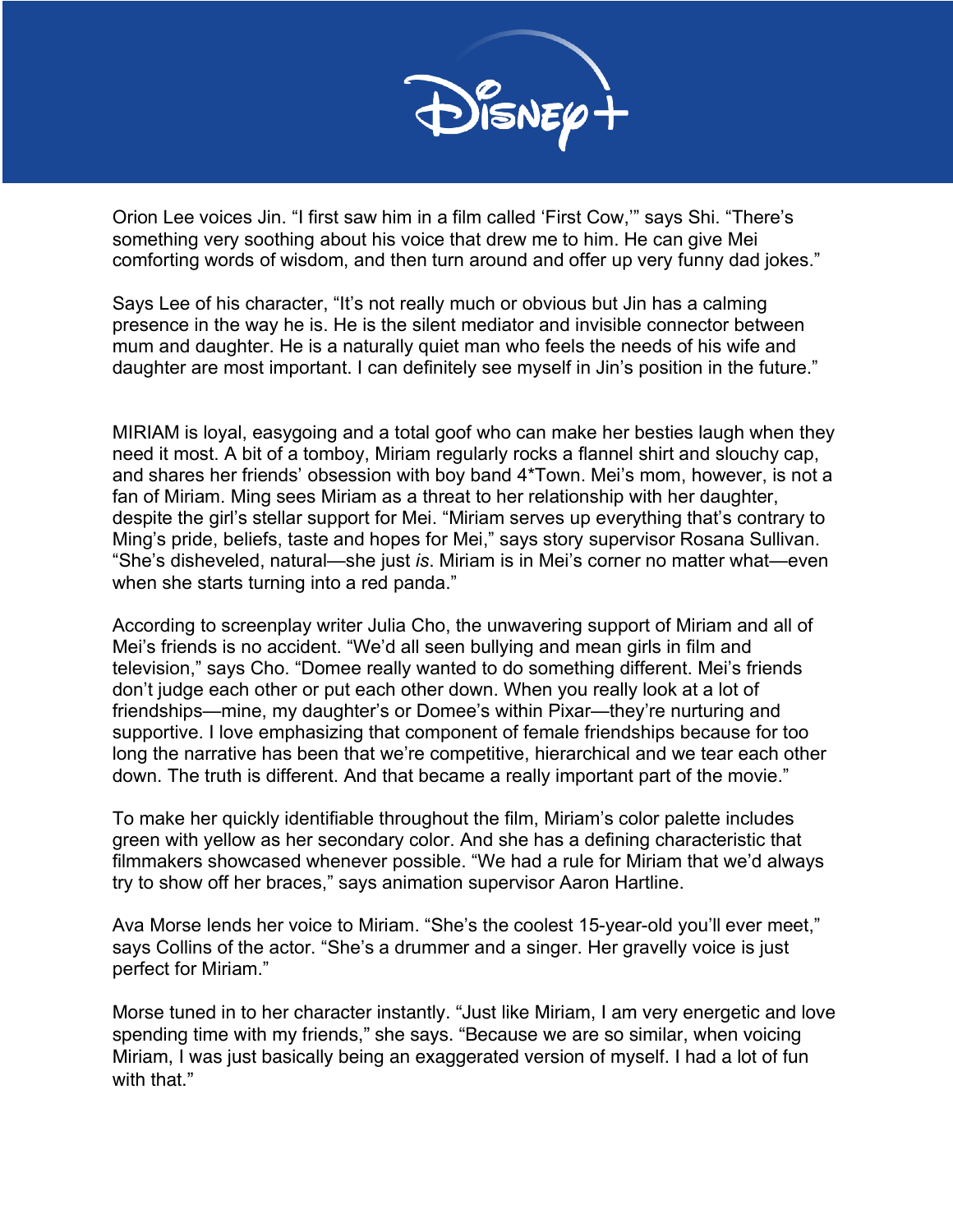

Morse adds that the character represents the kind of friend everyone should have. "Miriam has like a sixth sense to Mei's emotions, so she can always tell when something is up, and she never fails to cheer her up," says Morse. "It's so important to have a friend like Miriam who is always there for you no matter what."

PRIYA is meticulous yet artsy, passionate yet stoic. She's a quiet wild card with a deadpan sense of humor and a calm and collected approach to school, friendship and just about anything—except 4\*Town. Even Priya can't contain her love of 4\*Town.

"Priya represents me and my friends near the end of middle school," says director Domee Shi. "We discovered vampires, punk rock and emo. I think Priya is headed in that direction."

Filmmakers differentiated Priya by giving her an ochre color palette and a distinct look to her eyes. Says Hartline, "We never raise her lids all the way—Priya just shows minimal emotion. Domee always said Priya had a little goth to her—she's always calm and stoic. She might look almost bored at times—which shows how cool she really is but she's completely engaged."

Maitreyi Ramakrishnan was cast as the voice of Priya. "I remember my first reaction to seeing just a rough sketch of Priya while recording," says Ramakrishnan. "I was immediately so excited about how similar she looks to me—I'm talking about the bushy hair, the nose piercing, glasses and the slight eye bags from probably staying up way too late the night before! I definitely was not as quiet and cool as Priya is when I was in middle school, but we both are always ready to stick up for a friend."

The actor says that Priya's low-key personality was tricky to pull off. "Sounding excited, sad or angry while also staying monotone is a very fine line to walk," she says. "Priya is just someone with a monotone voice, but she still has feelings like every other middle school kid, so keeping that in mind definitely helped. Recording early in the morning also helped to sound monotone! Not a fan of mornings."

ABBY is a stick of dynamite—a fierce-but-tiny warrior who will not hesitate to launch herself at anyone who threatens her besties. The opposite of shy, Abby is not afraid to be heard. She does have a soft spot for Red Panda Mei, however. The extreme fluff is just too hard not to hug. "She is completely infatuated with the adorable red panda," says Hyein Park, who provides the voice of Abby.

According to Park, the character doesn't always have control of her feelings. "She is full of passion and emotion, which tend to get expressed in explosive assertiveness," says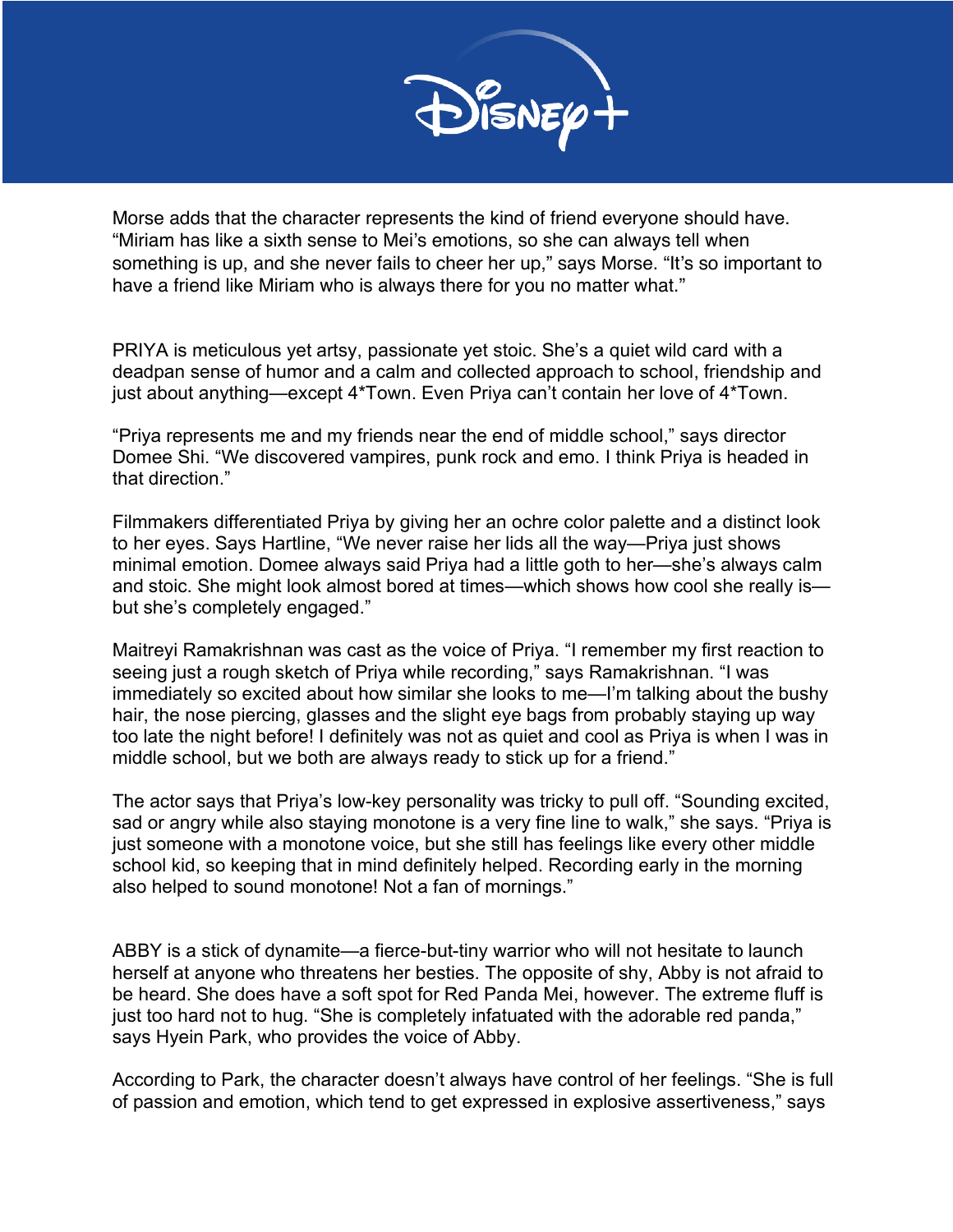

Park of Abby, who is Korean Canadian. "I believe this intensity of hers has partially developed from having to stand up for herself while navigating experiences as an immigrant child. As a first-generation Canadian immigrant myself, I relate to this deeply—adapting to a new life was quite tough even as a child. People often lacked understanding and empathy which left me feeling disrespected. Thinking back on it now as an adult, this tough-nut front of mine went overboard at times in quite humorous ways, just like Abby in the film."

According to animation supervisor Patty Kihm, Abby's distinguishing trait—other than her purple wardrobe—is her eyebrows. "We had a rule for Abby—she always had to have a furrowed brow," she says. "Even if she's happy, she still has an angry brow. She is a firecracker, and that feature defined her character. It just makes her even more irresistible."

TYLER NGUYEN-BAKER is that kid everyone knows from middle school—the relentlessly annoying, oddly aggressive classmate who seems to pop up at the worst possible times. Tyler may play the role of jerk—but deep down, he has all the same fears and doubts of every other middle schooler. Despite his inexplicable disdain for Mei, he recruits Red Panda Mei to make an appearance at his birthday party.

Graphics art director Laura Meyer and her team were called on to create the invitation to Tyler's party. "We made it look like he designed it in Word," says Meyer. "Tyler thinks he's cool, so he would definitely put his face on it: 'Tyler Presents Tyler's Birthday'—I laughed out loud when I first saw it. We always keep the source in mind."

Tristan Allerick Chen was called on to voice Tyler.

4\*TOWN, the hottest, coolest boy band of all time, is behind songs like "Nobody Like U"—the single from their latest album that's climbing all the charts. Their concerts are truly epic, featuring high-flying theatrics, lights, pyrotechnics and—best of all—the five dreamy members of 4\*Town. Lending their voices to Robaire, Jesse, Aaron T., Tae Young and Aaron Z., respectively, are Jordan Fisher, Finneas O'Connell, Topher Ngo, Grayson Villanueva and Josh Levi.

Says producer Lindsey Collins, "The songs the guys sing—and that Mei and her friends belt out whenever they can—are all original songs. They sound so much like the early 2000s that, when we've shown our reels internally, people just tune in and start singing along as if they can remember the music from their high school days."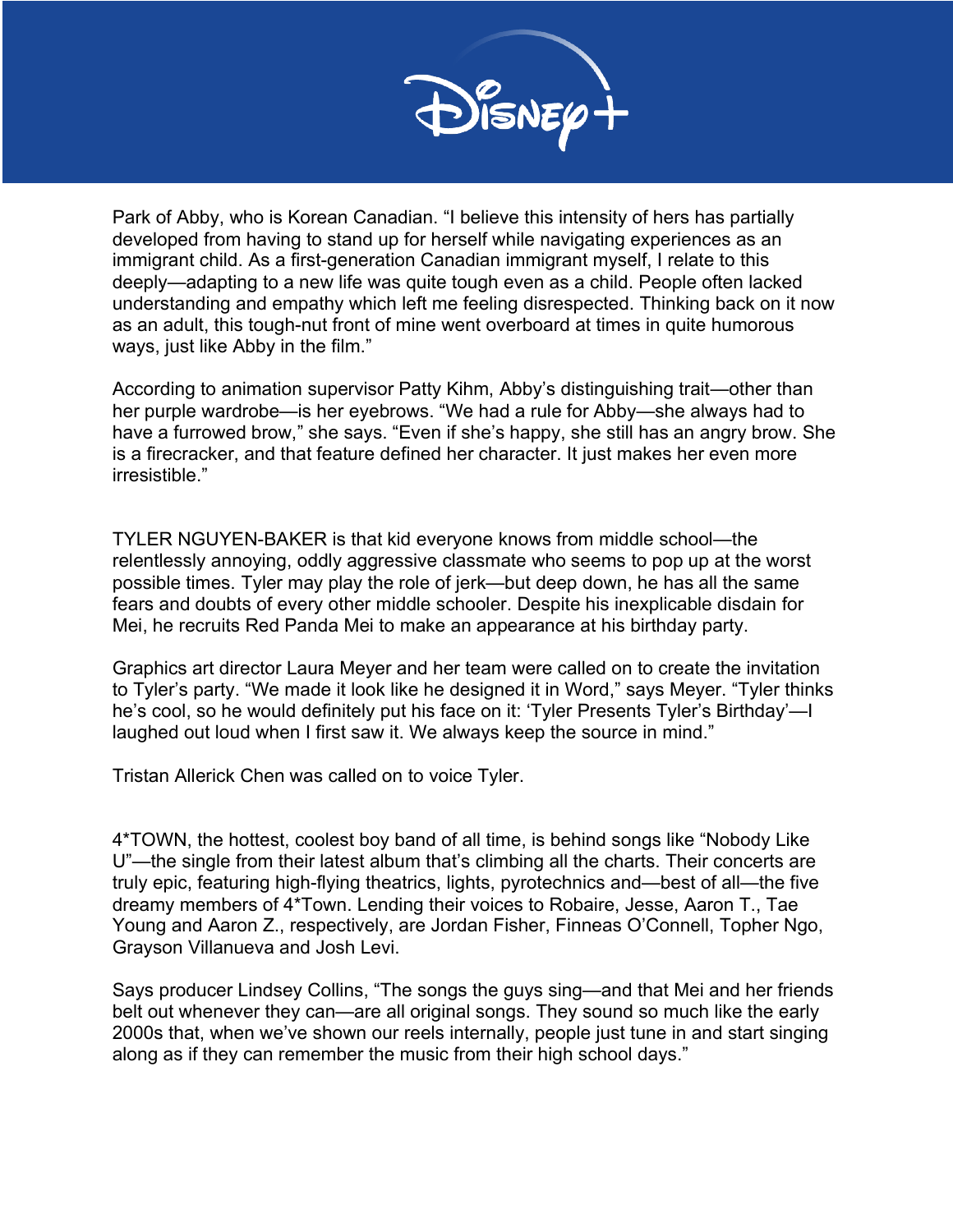

According to executive producer Dan Scanlon, while the process was fun—revealing hidden boy-band fans throughout Pixar as 4\*Town took shape—filmmakers took it all very seriously. "This band creates the most important music of Mei and her friends' generation," he says. "In many ways music shapes our experience at that age, and this is Mei's story. It wouldn't be complete without 4\*Town."

Character art director Jason Deamer was tapped to create the model sheets for each member of the group. "I didn't make them cute enough," he laughs. "Domee spent a weekend transforming them into the teen idols they needed to be—she chiseled their jaws a little more and amplified the coolness factor."

The animation team followed Shi's guidance when it came time to choreograph the boy band. "Domee has said from the beginning that we're not making fun of boy bands," says animation supervisor Aaron Hartline. "It's really a celebration of them. So instead of looking for opportunities that we could play up for comedy, we looked for those earnest moments—these guys are pouring their souls out."

Adds animation supervisor Patty Kihm, "Whenever a 4\*Town shot would come up in dailies, everybody weighed in. We all wanted to make them the coolest boy band ever."

GRANDMA, AUNTIE CHEN and AUNTIE PING are Ming's loyal mother and sisters, who travel cross-country to help the Lee family navigate an escalating crisis. Although they mean well, their presence isn't immediately welcome. Ming may not see it, but the loving-but-complicated mother-daughter relationship emerging between her and Mei looks a lot like her own relationship with her mother. According to simulation supervisor Jacob Brooks, Grandma's look takes cues from Ming, offering insight into Ming's other mother-daughter relationship. "She has a sharp shoulder line that mimics Ming's," he says.

Wai Ching Ho provides the voice of Grandma. "A woman of legendary elegance and fiercely high standards, Grandma sets the bar by which all is judged," says Ho.

Lori Tan Chinn lends her voice to Auntie Chen, and Lillian Lim voices Auntie Ping.

SUN YEE is the Lee family's most revered ancestor, an example of the strong women who came before them, and the central figure in their temple. Ming and Mei share Sun Yee's story with temple guests in fun and vibrant fashion that culminates with Mei in a makeshift red panda costume.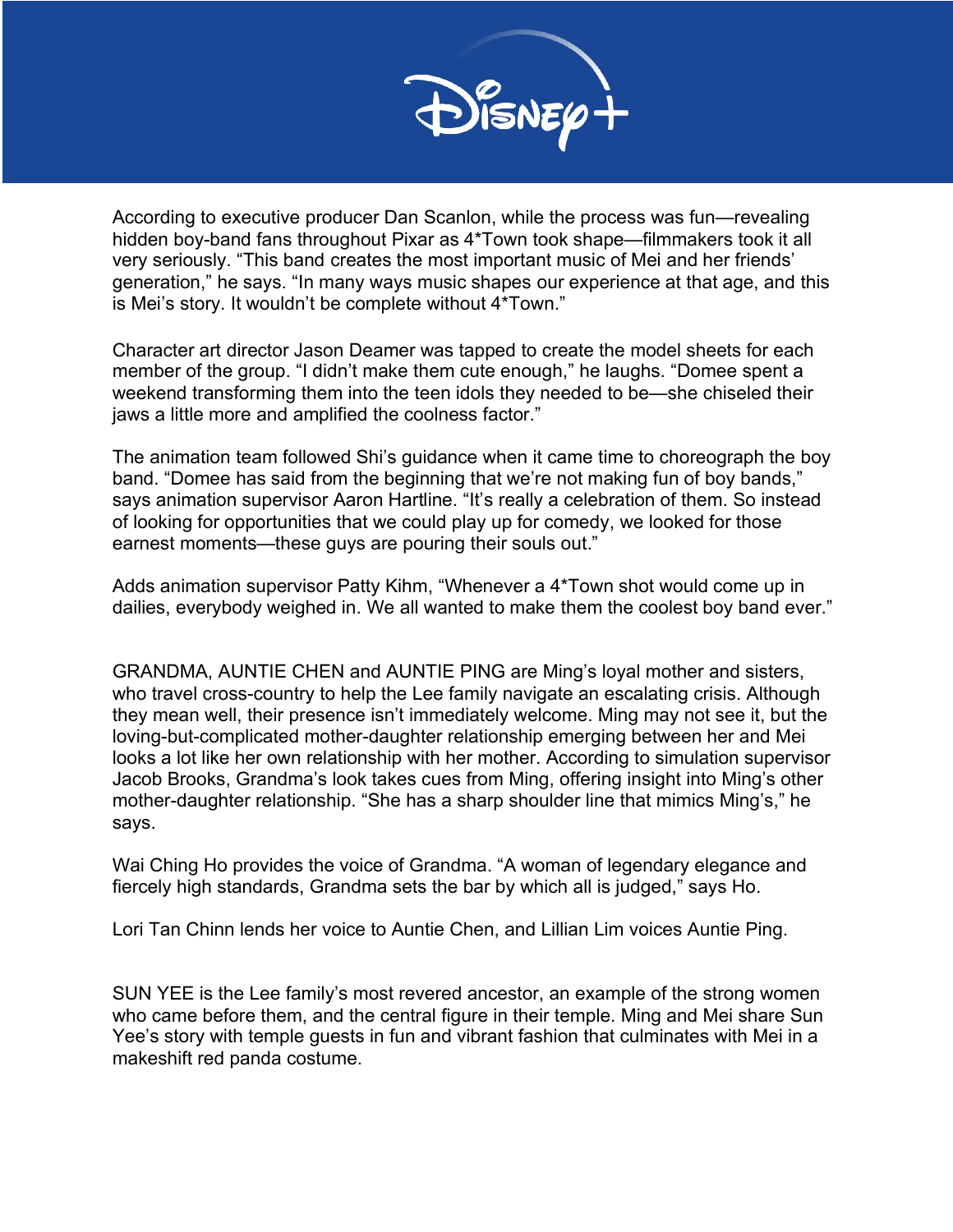

Says director Domee Shi, "During wartime when all of the men were gone, Sun Yee prayed to the gods to give her the power to defend her daughter and defend their village. And the gods blessed her with the power to transform into this magical mystical beast."

"Sun Yee is a revered ancestor," adds screenplay writer Julia Cho. "She's a strong female warrior, scholar and poet, breaking from traditional gender roles. The magic running through the Lee family women adds such richness to Mei's story, and the fact that even Sun Yee's not perfect really resonates."

Animation supervisor Aaron Hartline says the vignettes featuring the character were grounded to showcase the respect the Lee family had for their ancestor. "Sun Yee represents power and grace," he says. "We didn't want to have any big moves or anything flashy—it's about total control. Every movement is precise and specific."

CROWDS characters are instrumental in creating a believable environment whether that's in and around Toronto, in the middle school or at the long-awaited 4\*Town concert. The concert alone featured the most crowd characters in a single shot for the film at 30,685. Of those characters, 93 percent were teens and 7 percent were adult.

According to crowds animation supervisor Jane Snow Cassidy, the overall look for characters in the film extended to crowds characters. "We applied the chunky-cute style to our characters—making them a little stockier, a little rounder—and just overall cute."

The animation, says Cassidy, matches that of the main characters. "It's not super naturalistic," she says. "We hit really strong poses and work within that pose. So even the movement is stylistic."

Adds crowds technical supervisor Paul Kanyuk, "I think we tended to group characters together in strong poses. So, if you look in the hallways of the school, you've got your chunky cute characters in chunky-cute poses acting like crazy middle school kids."

An important aspect of the crowds character models is the diversity represented including skin tone, ethnicity and disabilities. "One character model wears an insulin patch with a monitor on his belt," says Kanyuk. "There are a couple character models in wheelchairs—and the school has a wheelchair ramp. There are at least two character models at the concert cheering on 4\*Town from wheelchairs."

## **ON LOCATION**

**From Toronto to Chinatown to a Middle School Bathroom: Filmmakers Create World of "Turning Red" from the Lens of a 13-Year-Old Girl**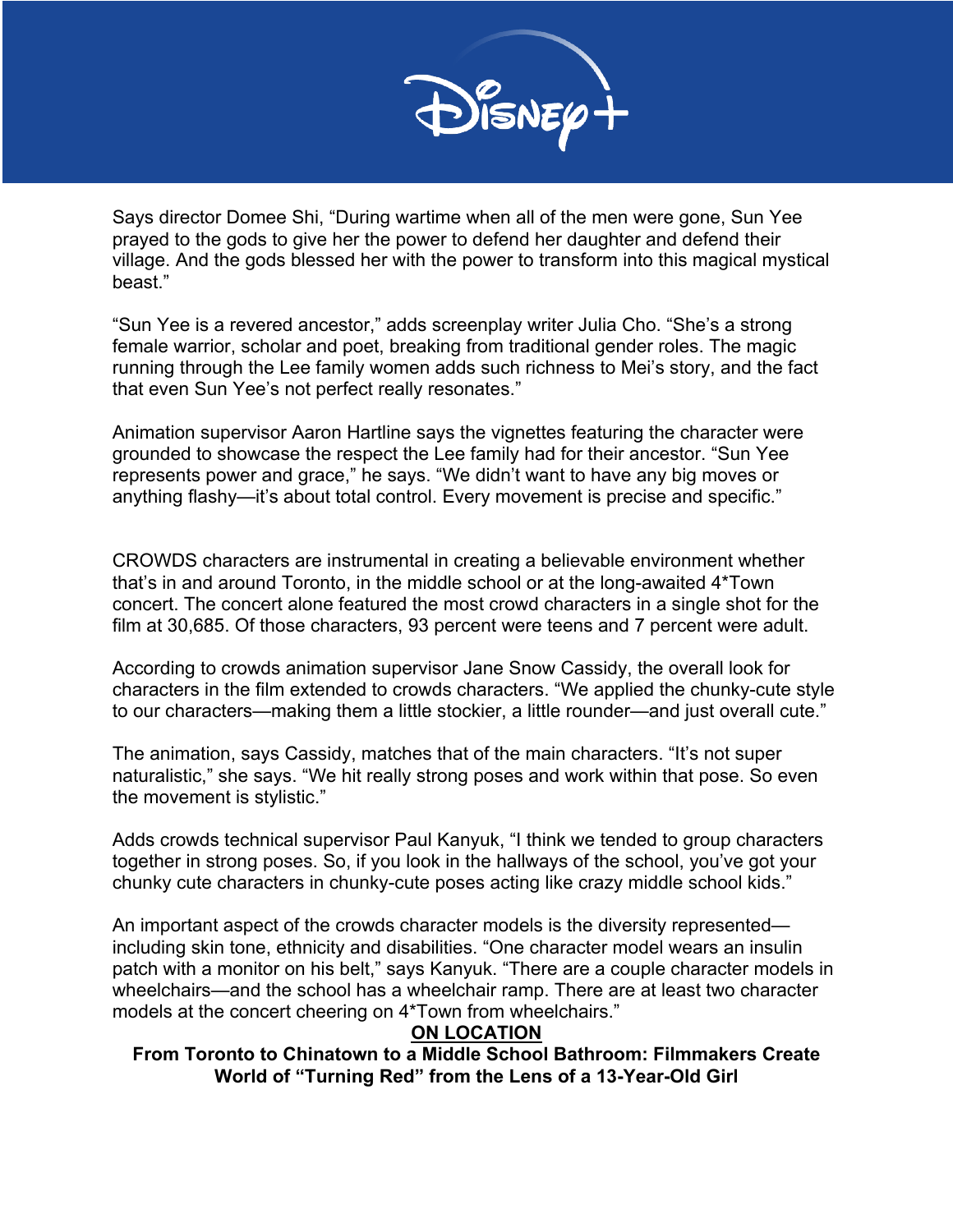

Set in Toronto, Canada, during the early 2000s, "Turning Red" gave the artists and filmmakers responsible for building the environments a clear jumping-off point: Toronto is a real place, after all. But while the city's recognizable skyline, architecture style, street signs and Chinatown proved invaluable resources to filmmakers, their re-creation would be unique. For starters, it all had to be chunky cute. Says production designer Rona Liu, "We are looking at this world from a 13-year-old's lens, so we rounded sharp corners and angles and didn't taper shapes. Everything is round and pretty."

The style is woven throughout the environment—whether soaring above Toronto as a giant red panda leaps from building to building or joining a private confab in a middle school bathroom. Artists looked at references from the early 2000s for inspiration—from Sailor Moon and Hello Kitty to Hayao Miyazaki and Isao Takahata. Adjustments were made to make room for the stylized choices. Says Liu, "If a staircase has 10 steps, we might reduce that to seven and make them all thicker. A dozen trees becomes eight with really chunky trunks."

Sets co-supervisor Eric Andraos and the shading team had to interpret how chunky cute would affect their efforts. "It still sits on the bedrock of the way we generally approach shading," he says. "But we had to adapt our process to reduce as much of the visual complexity that comes with photorealism and replace that with something that's much more handcrafted and deliberate.

"For example, how do you make concrete feel chunky and cute?" Andraos continues. "We had to stylize the patterns you might find on concrete, exaggerating the size of features to invoke that sense of charm. We replaced the scratches and wear that we might use in another film to convey age with bubbly shapes and patterns. Instead of adding dirt and grime in shades of brown, we'd boost the color to make it feel like it had been painted by hand and that the paint had pooled or collected in corners."

The color palette veered far from a photoreal representation of the locale. Director of photography Jonathan Pytko, who headed up lighting, says the color choices are unlike anything Pixar's ever done before. "It's a really unique combination of pastel colors and really vibrant primary colors," says Pytko. "The background has a pastel wash so that the characters, who are done in really poppy primaries specific to each character, really stand out against the background. It really takes advantage of the fact that these images have all this beautiful light data."

According to visual effects supervisor Danielle Feinberg, achieving the unique look for the film was a challenge—but not unlike those throughout Pixar's history. "A big part of my job is to take all of the hopes and dreams artists have for the film and make sure we have the technology and know-how to create them in the computer," she says. "When I started on 'A Bug's Life,' we had to have a crowd of ants—it was impossible until we did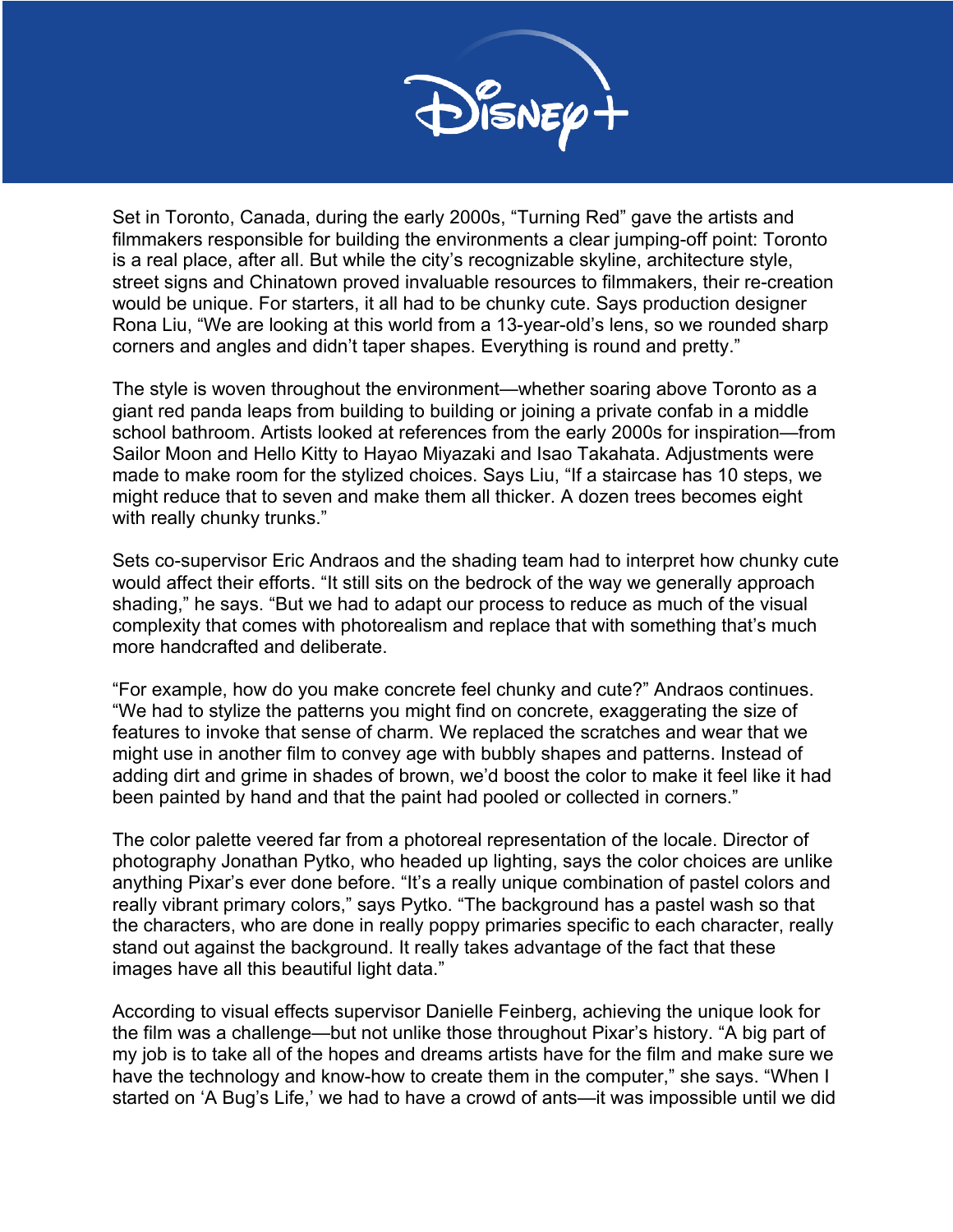

it. Later, we had to feature fish underwater—impossible, right? The DNA of Pixar is figuring out how to bring the next idea to life. We don't do new technology to do new technology. It's always driven by story. Domee has a different sensibility and it's been fun to engage in that.

"If you look at the backgrounds in some of our shots," Feinberg continues, "it looks like a cross between computer animation and something very graphic and otherworldly. The biggest challenge for 'Turning Red' was that the inspiration was coming from a very twodimensional place with graphic references like anime. We had to take that inspiration and marry it with our typically very complex, detailed, three-dimensional world."

#### TIME AND PLACE

To establish the time and place of any film, filmmakers add period-specific items ranging from the cars on the street to the computers utilized to the kind of lighting featured. The list is long as every prop, piece of furniture and costume provides an opportunity to transport audiences to the right time and place. In animation, each of those items must be built in the computer. "The film is set in Toronto—more specifically, Toronto's Chinatown—in 2002," says sets supervisor Steve Karski. "That's an exciting prospect for us. It's a semi-period piece. While only 19 years ago, it gives us a lot of opportunities to highlight everything that has changed since then. We had to ensure that everything in a given scene made sense—street furniture, cell phones, candy bars, stickers—everything. The nostalgia of it all can be exciting."

To root the film in Canada, Karski's team included subtle-but-monumental details—milk, for example, is sold in bags—and was in the early 2000s. Graphics art director Laura Meyer even created t-shirts for background characters. "One says 'Oot and Aboot,'" she says. "We did one that says 'Don't Moose with Me,' plus others with 'Toronto University' and 'Quebec.'"

All packaging, signage and myriad printed items like magazines, posters and invitations in the film had to represent the era. Meyer says, "Graphics during any period speak volumes. So, we were really focused on the idea that this was happening in the early 2000s with an eye for those fonts that fit best within the chunky-cute stylization. It's more of a flat graphic look—there's not a lot of shading depth or variations in color."

## TORONTO

Toronto, Canada—hometown to director Domee Shi and the characters of "Turning Red"—is featured prominently in the film, calling for specific nods to iconic locales. But compared to the representation of New York City in "Soul," "Turning Red" aims for a less realistic look. "It feels more like a very soft, colorful, magical, idyllic, almost youthful version of the city," says executive producer Dan Scanlon.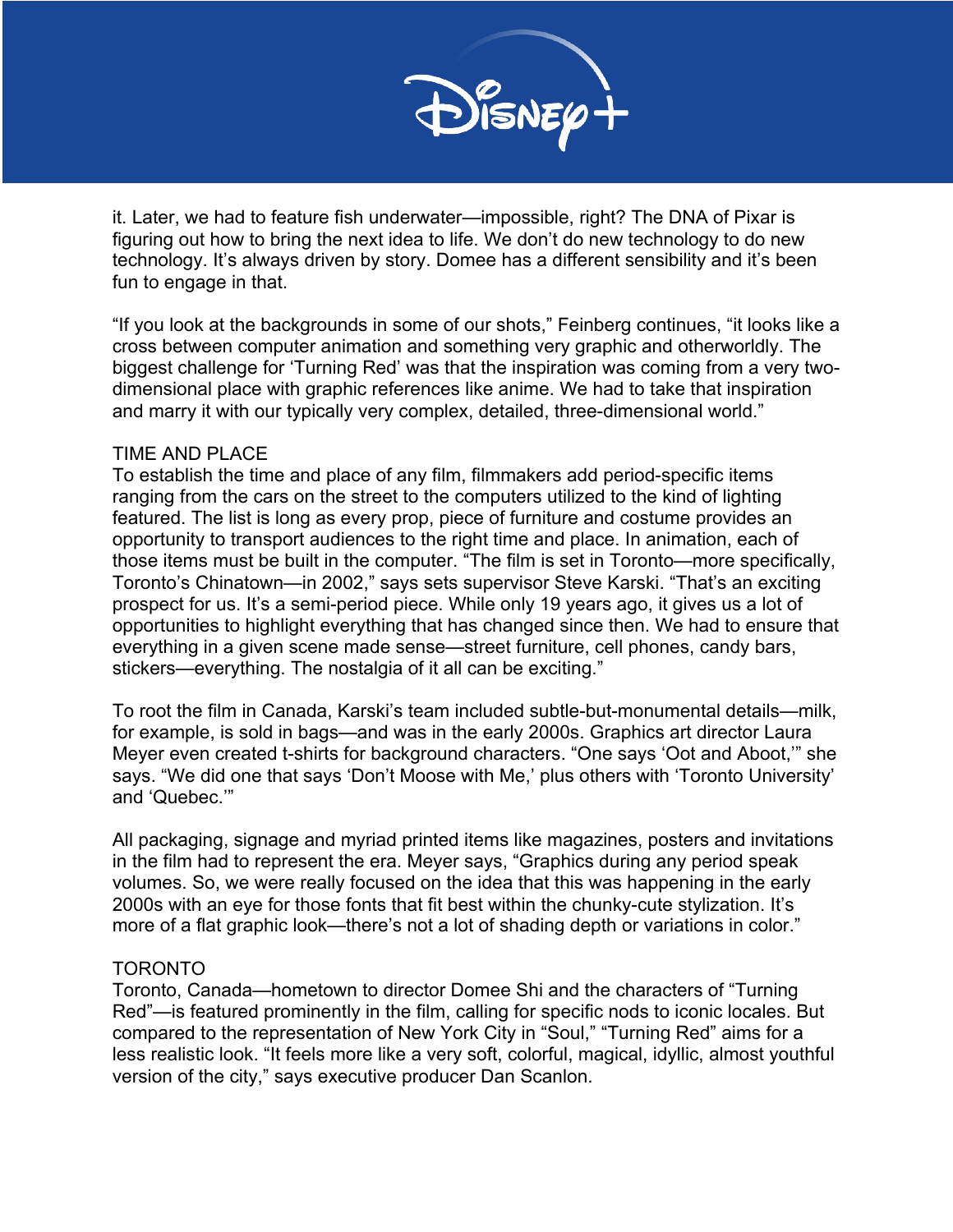

Adds sets art director Kristian Norelius, "It's like making a painting. You select the things that are the most important. We wanted to feature the CN Tower with the SkyDome it's a very iconic look."

Helping to bring the skyline to life was the lighting team. Says director of photography Jonathan Pytko, "If you look at photos of Toronto, there's a lot of gray in the buildings, but we wanted something a little more colorful. So, while we used the same materials concrete, glass, metal, steel—we played with different pastels to create a lot of color variations among the buildings. It's still clearly Toronto, but the look is lifted and fresh as if conjured from the mind of a 13-year-old."

Similarly, some everyday details were tweaked to capture the fresh look. "All of the vegetation," says sets supervisor Steve Karski, "has a two-dimensional art look versus a realistic look. While leaves normally grow in every natural direction, we pushed them to grow more toward the camera to achieve a clearer read of the leaves' silhouettes."

#### CHINATOWN & THE LEE FAMILY TEMPLE

To create the film's representation of Chinatown and the Lee family's ancestral temple, artists did extensive research—from careful analysis of two specific streets in Toronto's real Chinatown to visiting the Asian Museum of San Francisco—and collaborated with a host of consultants. "Cultural authenticity was super important for us," says director Domee Shi. "We took several trips to historic temples in California built by early Chinese settlers just to get a feeling of what these grassroots temples are like."

Filmmakers wanted to highlight key elements in Chinatown. Says Pytko, "We tried to pop certain things like the red lanterns over the street, just to really drive home this is the location that we're in."

Graphic elements help punctuate the locale—Meyer's team did their homework to ensure authenticity. "We had this really cool Zoom meeting with Domee Shi's dad, who demonstrated Chinese calligraphy with us," says Meyer, adding that it was particularly instrumental in the Chinese lettering outside the temple.

Author and Chinatown historian Arlene Chan served as a consultant on the film. "The family site was discussed in great detail," says Chan, who grew up in Toronto's Chinatown as a third-generation Chinese Canadian. "[We discussed] location in Chinatown, including locale and landmarks; the [temple's] altar and its objects—like fruit, oil, candles, chopsticks, teacups and incense; placement of photos and donor names; role of temple keeper; and the ancestral portrait and clothing."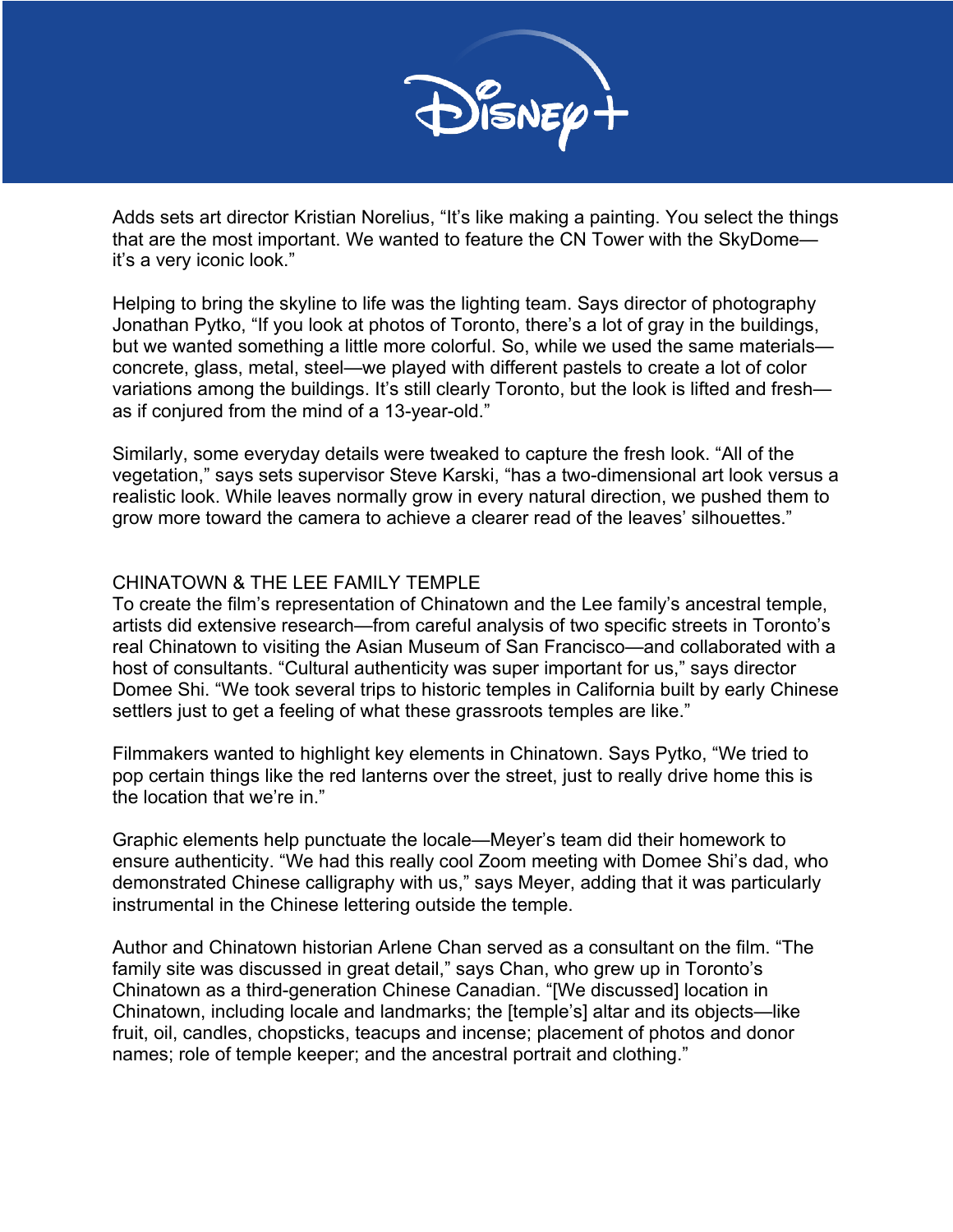

According to production designer Rona Liu, Chan's input was invaluable. The story called for a few adaptations, however, including the placement of the temple in a courtyard setting despite the fact that the vast real estate would likely be hard to come by. Inspired by China's *siheyuan*—a historical residence with a courtyard—artists created a home and temple space for the Lee family better suited to the story. "We made the temple look a little older than the house," says Liu. "We felt the house might've come later."

The temple décor includes sculptural details, a tiled roof and subtle nods to the red panda. "The panda motif can be seen in furniture, carvings and signage," says Norelius. "The color red symbolizes good fortune and was clearly the only choice for the temple."

#### LEE FAMILY HOME/MEI'S BEDROOM

The Lees' home is a perfect representation of the family's Chinese Canadian lifestyle. And while Mei blends seamlessly into her household, joining mom and dad for homemade meals and watching TV alongside her mom, Mei's growing pains come to light within the walls of her bedroom. At first glance, it is quite tidy for a teenager's room. But—like Mei herself—there's more to that story. Says Norelius, "I think she's been trying to live up to her mom's expectations by having everything sorted and organized. But hidden beneath the bed is evidence of her emerging self with new interests that she shares with her friends."

Included in Mei's private treasure trove under the bed are a series of drawings she does while daydreaming. Meyer and the graphics team spearheaded those sketches.

#### MIDDLE SCHOOL

Several sequences take place within Mei's middle school, showcasing her friendships and new interests away from her mother's watchful eye (for the most part). Artists had to build the middle school with the film's city setting in mind. Director Domee Shi pointed artists toward the school she attended—and sets supervisor Steve Karski actually found the blueprints for the school. "We used them as inspiration to see how an urban school in Toronto might be laid out," he says.

The school came to life with an assortment of props and set decoration—Norelius says the team ensured each item was appropriate to the era. "We added a telephone on the wall," he says. "The computers really helped establish the time period, too. Sets people love to include a lot of detail, but when you find the right balance the set starts to sing."

Norelius adds that each item embodied the chunky-cute stylization. "Corners are rounded off—everything is on the softer side with no sharp angles."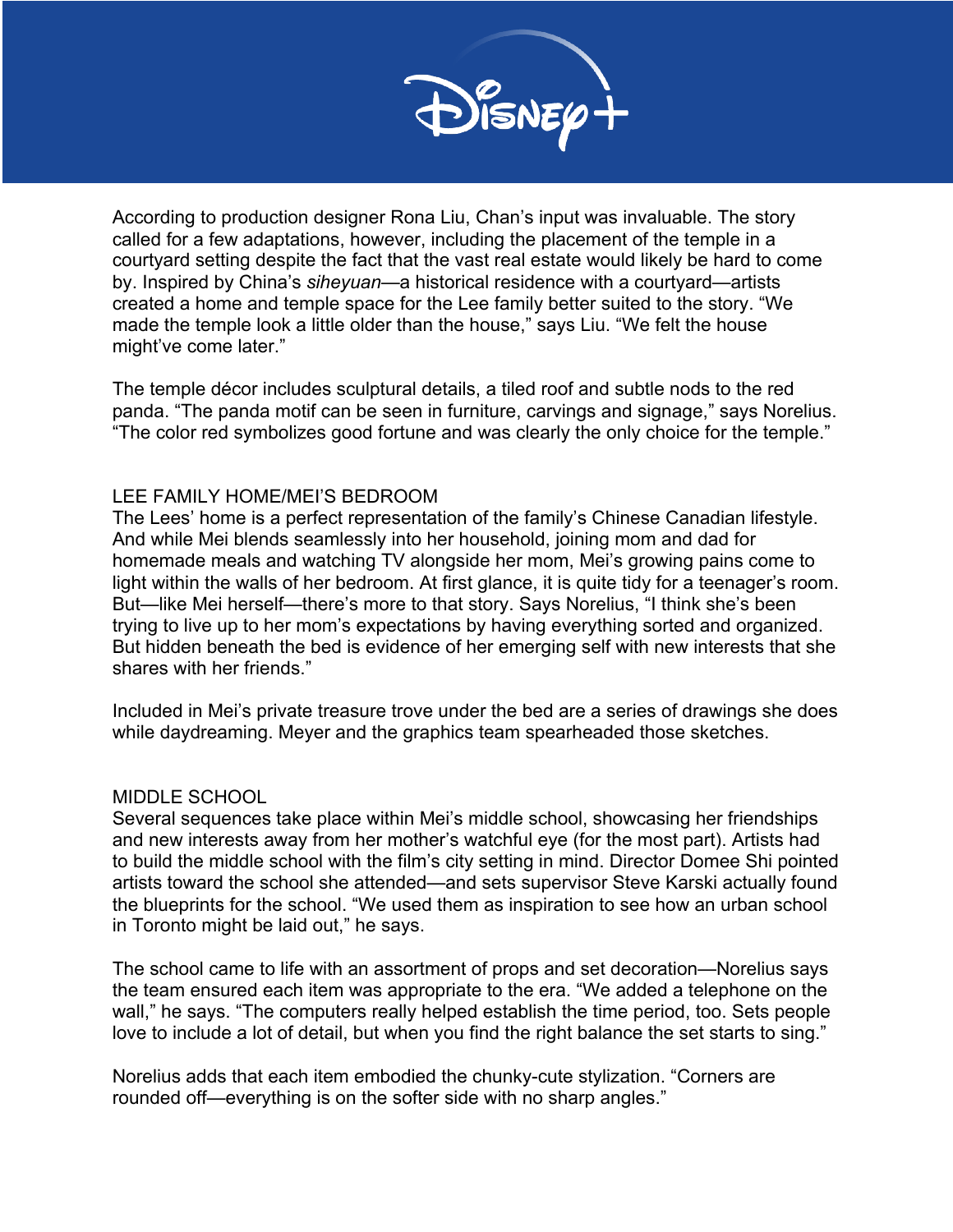

The hallways were decked out in age-appropriate posters, made to look like students had created them. "Some promoted school activities, some featured words of encouragement," says graphics art director Laura Meyer, who drew most by hand.

Among the most effective "props" to convey middle school versus high school or elementary were the students themselves. According to crowds animation supervisor Jane Cassidy, these background characters also helped reinforce the time period. "There are girls in the hallway singing along while listening to a CD player with shared headphones. If you look closely, you might even be able to tell which real-life boy band song they're singing. Other characters can be seen playing with handheld video games and skateboarding."

The lighting team utilized standard school lighting aka fluorescent to support the middle school look. "But we didn't want it to be dark or scary," says Jonathan Pytko, director of photography. "We wanted it to keep it really lively and fresh where the characters still pop with their local colors."

#### CONCERT VENUE

Mei and her friends are determined to attend the 4\*Town concert, so filmmakers knew they'd need a spectacular venue for the occasion. Artists started with the actual dimensions of Toronto's SkyDome, then played with the scale to find the sweet spot, allowing the climactic ending to unfold to its greatest potential.

Effects supervisor Dave Hale and his team studied live concerts to help build the effects for the concert sequences. "We did a bunch of stage fog, pyrotechnics and vapor geysers," says Hale.

Director of photography Mahyar Abousaeedi set out to create an authentic concert experience. "I was obsessed with the boy band scene to the point where I spent an entire weekend watching every NSYNC and Backstreet Boys music video I could find," says Abousaeedi. "We really wanted our camera and choreography to capture the look and feel of videos from the late 1990s and early 2000s. I looked at technology from the era and found the Spidercam. It was brand new at the time and all the rage—it was attached to a cable so it could move across the wide spans of a stadium. There is a larger-than-life feeling you get with wide-angle lenses. And animation brought gold to that scene."

The lighting team added more than 4,900 lights to the concert sequence. Most are stair safety lights—ensuring the safety of the thousands of animated crowds characters! Says director of photography Jonathan Pytko, "We built up this light pipeline to do these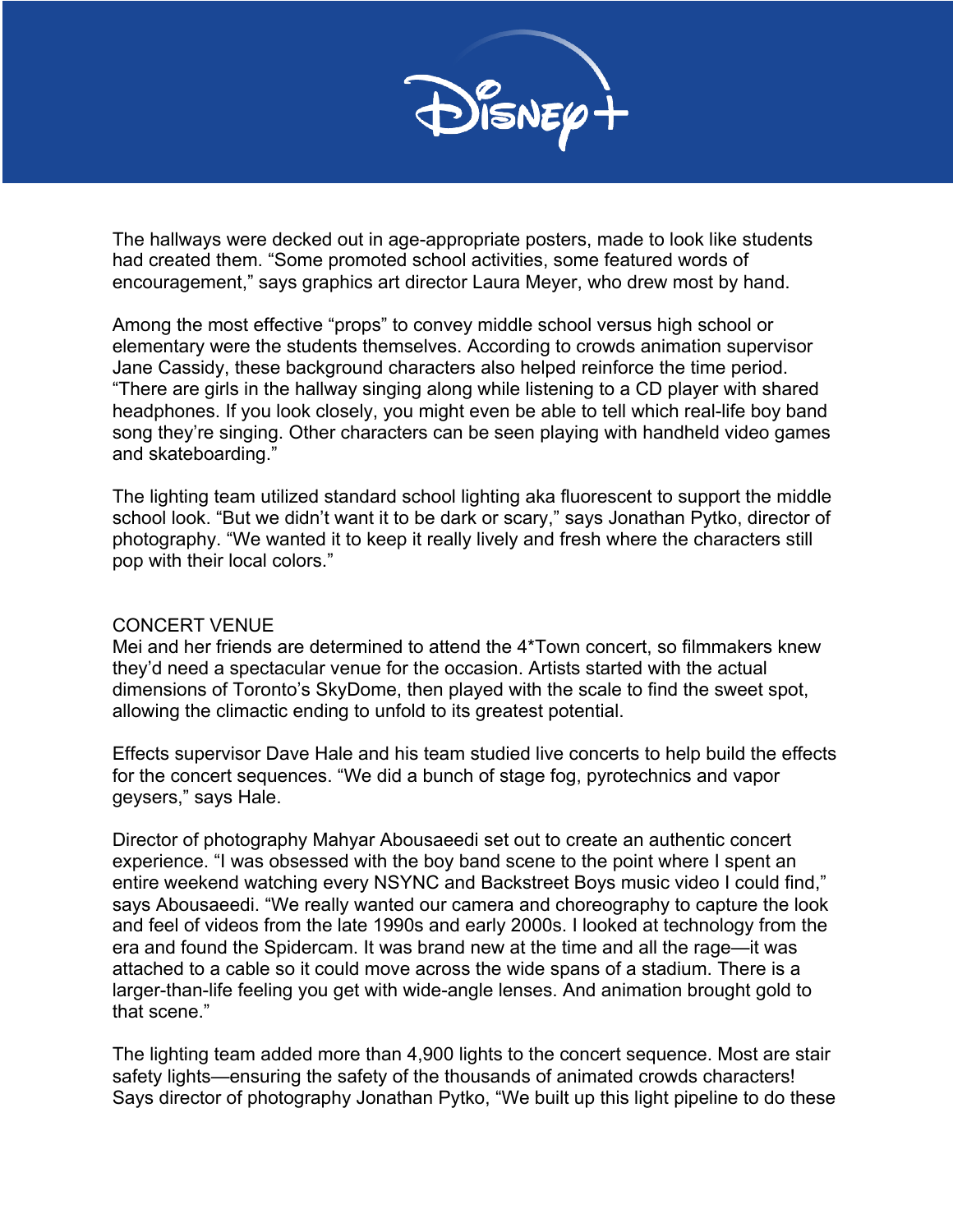

really cool animated lights timed to the music, which really made the concert come to life."

According to Kanyuk, there are more than 30,000 people at the concert—too many to capture in a single shot. "We developed a lot of new crowd tools for Presto, our proprietary animation software," he says. "One is called the Presto Crowd Framework, or PCF, which is a way of having a single aggregate model to represent many thousands of characters but still give animators and layout artists control. We did a whole lot of choreography of cheering and dancing and reaching."

#### KEEPING PACE

The stylization of "Turning Red" included a quirky approach to the editing. According to editor Nicholas Smith, ACE, several of the reference films director Domee Shi mentioned included "aggressive cutting with things moving very quickly," says Smith. "The pace was very high in the first act. It was fun to throw cuts where you normally wouldn't and do transitions where you normally wouldn't—like wipes and punch-ins and snap zooms. Once the narrative settled down and we got into the story, we reserved it for montages."

## *TUNING* **RED**

## **GRAMMY®-, Oscar®- and Emmy®-Winning Composer Ludwig Göransson Creates Original Score; GRAMMY®-Winning Singer-Songwriters Billie Eilish and Finneas O'Connell Pen 4\*Town Songs**

According to "Turning Red" director Domee Shi, if you set a 13-year-old girl's coming-ofage story in the early 2000s, it's pretty much mandatory to include a boy band. "We needed our character Mei to be obsessed with something that her mom would not approve of," said Shi. "Boy bands were the first step into the world of boys for a lot of girls that age. The guys were all super pretty, polished, soft and loving, and they had a way of bringing girls and their besties together. Plus, I thought it'd be really cool to create an animated boy band."

Enter Pixar's first-ever boy band, 4\*Town. GRAMMY-winning Music Producer and President of Walt Disney Music Tom MacDougall arranged a meeting with the "Turning Red" filmmakers and singer-songwriters Billie Eilish and Finneas O'Connell. "When deciding what musical artists to meet with on our films, we don't look to who's the most popular, but who's best suited to the creative needs of the project," says MacDougall. "In the case of Billie and Finneas, we were lucky to have both."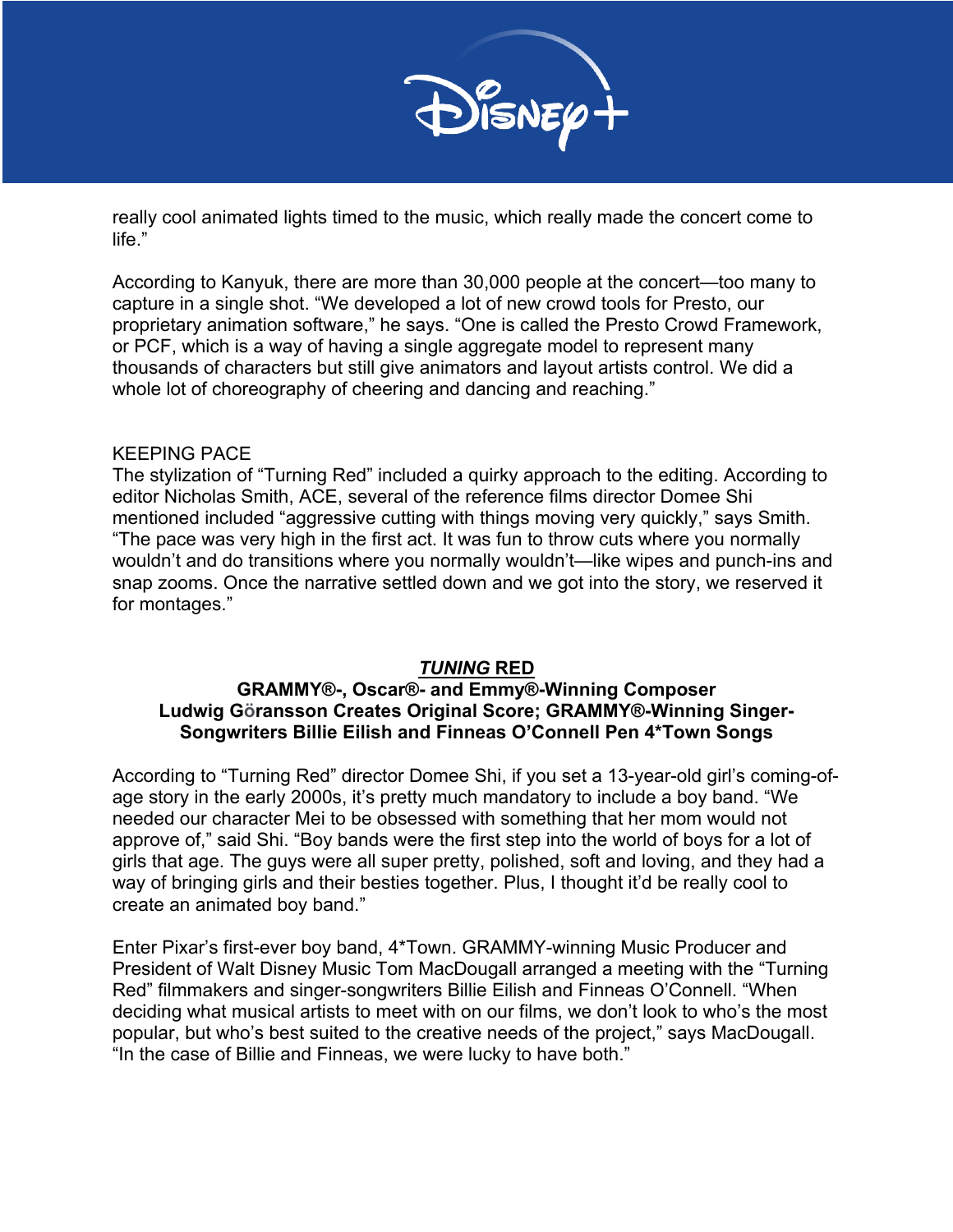

Adds producer Lindsey Collins, "We met with them and pitched this crazy idea of a boy band, asking if they'd be interested in writing and producing the songs. They were!"

"I don't know anyone who wouldn't be interested in working on a Pixar movie," says O'Connell, the youngest ever to win the GRAMMY for producer of the year (nonclassical). Boy band music, he says, "is really like a masterclass in simplicity and memorability. It's a really catchy melody, harmonies, claps and choreography. It's so infectious and appealing with these young heart-throbby teens who the kids can't help but fall in love with."

The brother-sister writing team had to channel an era that emerged before they could even talk. "We had to write songs that would be popular in 2000, which at the time, I was one year old," says Eilish, who made history as the youngest artist to win in all the major categories at the 62nd GRAMMY Awards, receiving awards for best new artist, album of the year, record of the year, song of the year, and best pop vocal album. "But boy bands have a very specific sound, and it's music I grew up listening to and loved. It was really, really fun to just play around in that world and write in the mind of a corny boy."

Filmmakers wanted three songs, each fulfilling a different purpose—and each embracing the style of some of the most popular boy-band songs. "The first one is the hit that everybody knows," says Shi. "Then there's the earnest, heart-on-your-sleeve power ballad. The third is the party show-stopper—the fun, energetic song. We knew if we had those three songs, we could use them throughout the movie."

#### "Nobody Like U"

Written to work its way into every listener's head for hours, "Nobody Like U" is an instant hit. Says O'Connell, "It's that song that feels like you've heard it a million times already—boy bands are so good at doing that. It was such a fun challenge to write a song like that. I love playing with all of the double negatives—'I've never met nobody like you, you're never not on my mind, you're never not by my side."

"The lyrics aren't always good grammar," adds Eilish. "And they can be hilariously corny—'I've had friends and I've had buddies, it's true. But they don't turn my tummy the way you do.' But they're being honest—they're trying to say something sweet, profound."

"That song is really about friendship, too," says O'Connell. "The storyboards we'd been given from the film showed the character's relationship with her friends. I think the coolest thing about all of this music when you're that age is that you're internalizing it, right? You take a song written and sung by people older than you and say, 'This is my song. This is my story.'"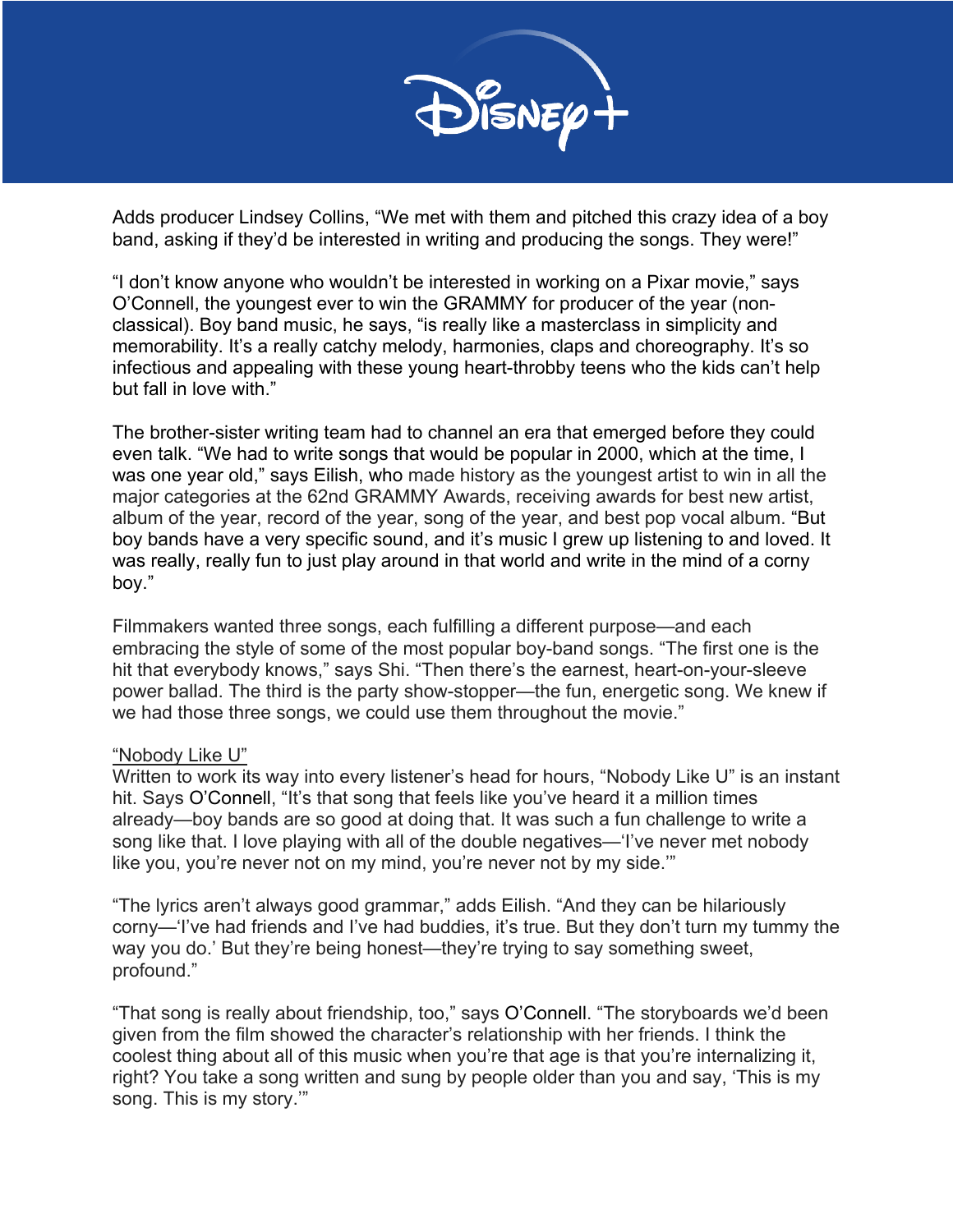

#### "1 True Love"

Capable of tugging at heartstrings, "1 True Love" is the kind of song performed to give boy band members a break from choreography. "I love this song," says Eilish. "I really enjoyed making this one because we just sat down at the piano and got in the mind of this person who's heartbroken. It's raining, very melodramatic. 'Heavy rain on a Saturday when you said my name in the saddest way. Nothing numbs the pain. You're still the light of my life.' I just love how dramatic it is. If I heard that song from somebody I was infatuated with when I was 13, I'd be—'Oh my God! He's talking to me!'"

## "U Know What's Up"

Designed to bring a crowd to its feet, "U Know What's Up" features a sing-along style. Says Eilish, "That was the last one we wrote—and the most challenging. We wanted to make these fans feel confident and independent: 'I'm gonna make it all the way—just watch me. I'm gonna hustle every day. Making paper like it's origami. I only came to win the game. Can't stop me.'"

"We did a whole call-and-response second verse," adds O'Connell. "It's a motivational song—that's the goal."

## **SCORE**

Composer Ludwig Göransson, who's behind the original score for "Turning Red," incorporated the 4\*Town songs into the score to make it all feel part of the same musical world. "I used a lot of the same sounds and synths that were inspired by the Cheiron studio—the Swedish studio that established the '90s boy-band sound," he says. "The boy band is a part of Mei's identity, so it was important to weave that sound into the score."

Director Domee Shi has been a fan of the GRAMMY®-, Oscar®- and Emmy®-winning composer for a while. "We were drawn to his versatility," says Shi. "He's a composer, but he also produces pop music. We knew he would help us create a very unique sound."

According to Göransson, the score is eclectic—a musical representation of what it might feel like to be a teenager in the early 2000s. "The score is a clash of cultures as well a clash between the older generation and the new," he says. "The clash in musical styles also represents Mei's internal struggle with her own identity. But these conflicts push her forward into her journey of self-discovery."

"Turning Red" is, of course, Mei's story, so the composer wanted the score to reflect the inner turmoil of a teenager who's entering adolescence. "There are heightened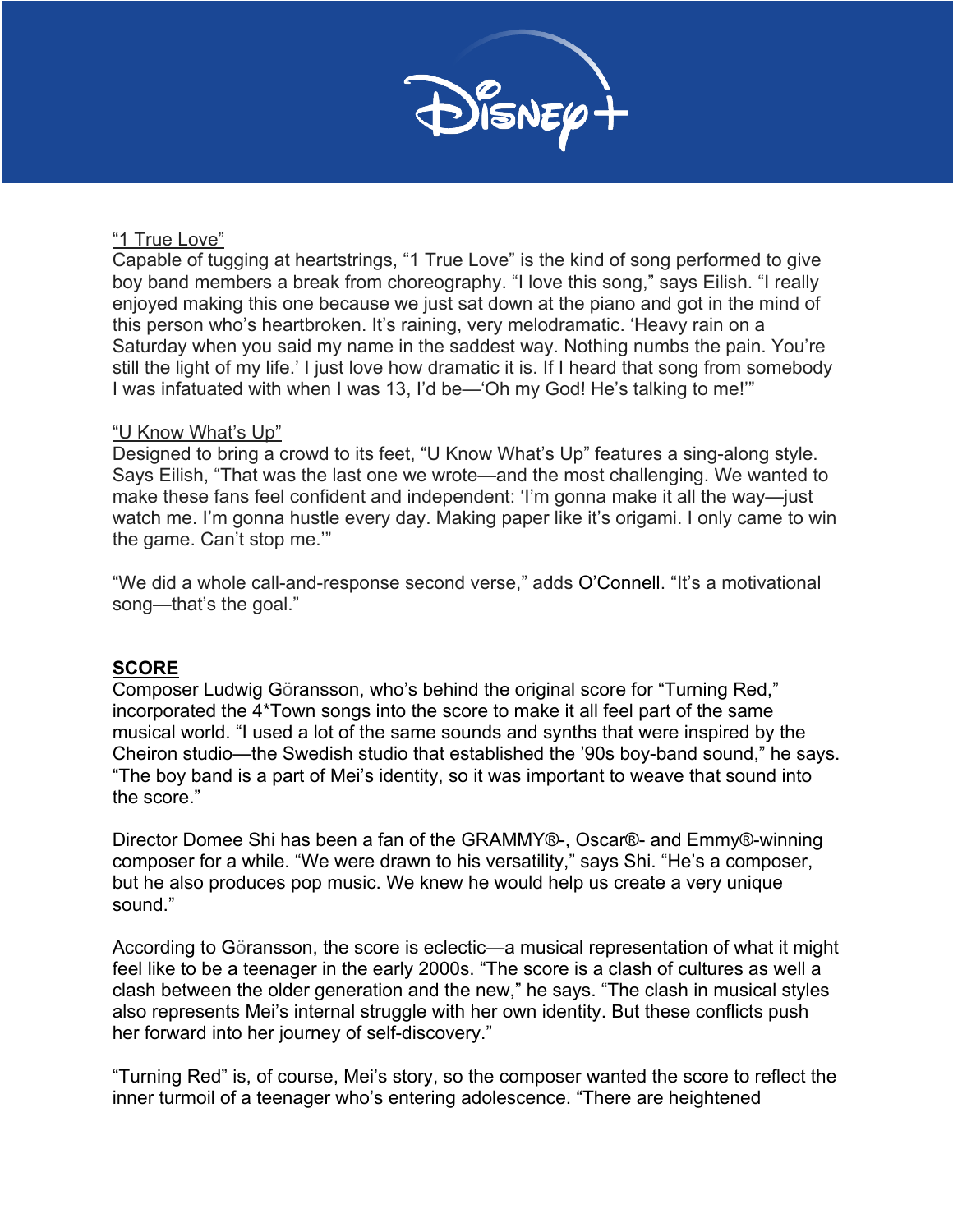

emotions such as fear, confusion and excitement," says Göransson. "Throughout the score, I switched genres frequently, almost like a mixtape made by a 13-year-old. Traditional Chinese instrumentation, a 75-piece orchestra, elements of New Jack Swing and '90s boy band all reflect the confusion in Mei's mind as she struggles to comprehend what her parents want for her and what she wants for herself. She loves the traditions of her family but she wants to put a new spin on it. I tried to encapsulate that idea through the score."

Göransson created character-specific themes for Mei, her mother, Ming, and a third for the red panda. "Mei's theme is represented by the flute," he says. "At the beginning of the film, Mei's theme alternates between the western flute and the dizi [a traditional Chinese flute made of bamboo], to reinforce the split in her sense of self.

"Ming's theme is represented by the guzheng [Chinese plucked stringed instrument]," continues Göransson. "Her theme is traditional, nostalgic and always there to remind Mei of the love that she has for her daughter."

The composer had fun with the red panda theme, which he describes as "quirky, grotesque and awkward." And, like the other themes, the red panda theme incorporates an ancient Chinese instrument, the bianzhong, which is a set of bronze bells to highlight, according to Göransson, "the heightened uncertainty of Mei's chaotic, emotional state."

In addition to the dizi, guzheng and bianzhong, Göransson incorporated other traditional Chinese instruments, including the pipa, a pear-shaped stringed instrument; the erhu, a two-stringed Chinese fiddle; and Chinese opera percussion. These instruments were used to underscore the Lee family heritage and their mystical connection to their ancestor Sun Yee. "Some of these instruments were played traditionally or often unconventionally," says Göransson, "to reflect the dichotomy of her cultural identity."

## **ABOUT THE VOICE CAST**

Newcomer **ROSALIE CHIANG (voice of Meilin Lee)** realized at age 7 her desire to be a professional actor, from watching TV and participating in children's musicals and Shakespeare plays. Her training began in the Bay Area Acting Studio, and continued with a variety of acting studios and coaches in Los Angeles, including Cynthia Bain and David Wells. She has been studying under Tony Gonzales at Kids VO, who sparked her interest in voiceover acting.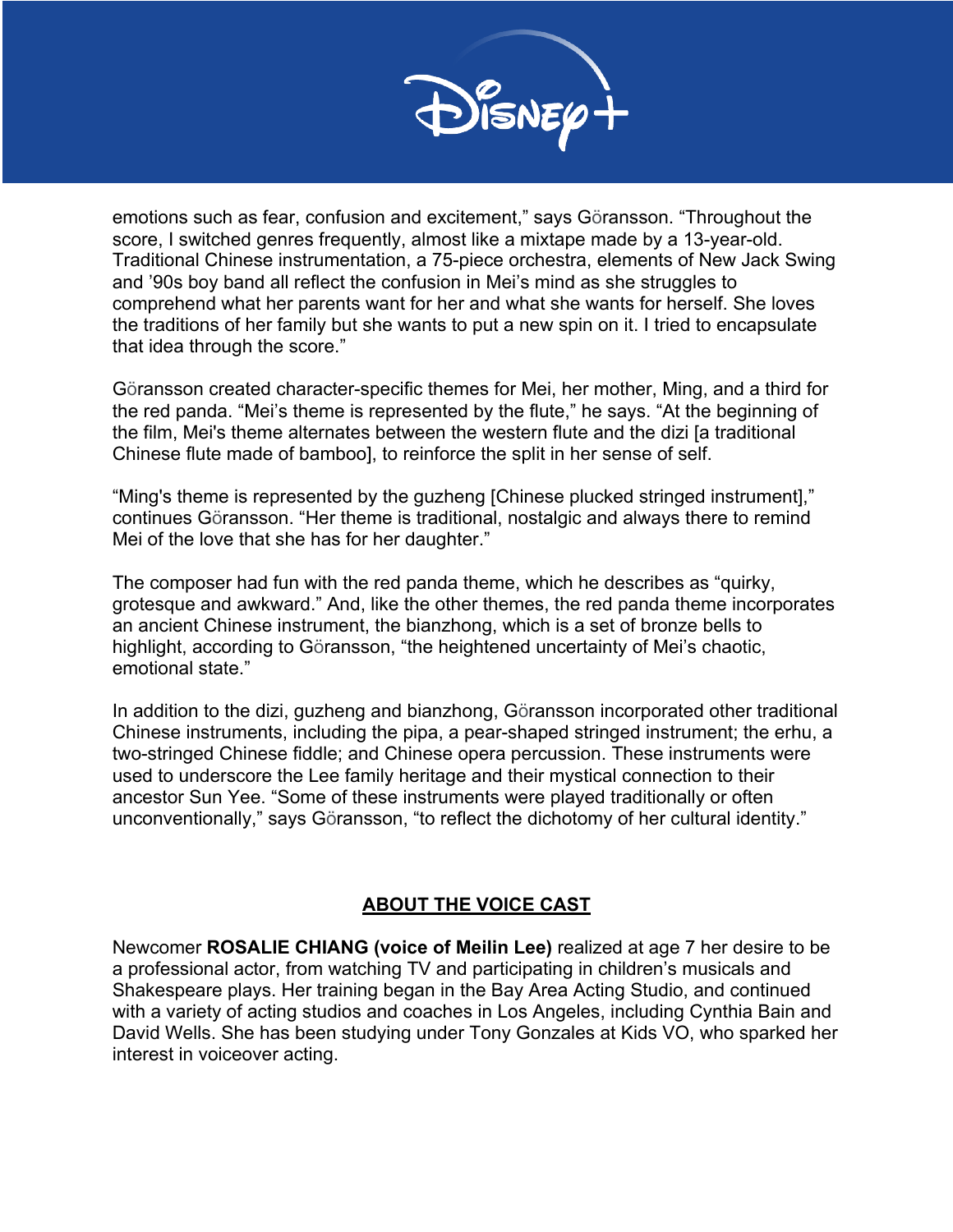

Chiang has acted in various short films and commercials. Notably, she was the lead in Yamaha Piano's first TV commercial in North America in 2017. She also played the lead in "Soiled," a USC MFA thesis film, which was featured in the Seattle Asian American Film Festival and the NewFilmmakers Los Angeles (NFMLA) Film Festival in 2019. She was called on to provide the scratch—or temporary—voice for Meilin Lee in "Turning Red" at Pixar in 2018, and later hired to voice the character in the final film.

Raised in the Bay Area, Chiang currently splits her time between there and Los Angeles. Born to parents from Taiwan and Singapore, she is fluent in Mandarin. She has won several national-level poetry/writing prizes, and has published two poetry books: "A is for Albatross: Birds A to Z" and "A is for Arowana: Freshwater Fish A to Z." The former won the Skipping Stone Honor Book Award in 2017. Volunteering at Friends of Children with Special Needs, Chiang co-directed, wrote and narrated its Friends Coffee & Tea commercial in 2020. In her free time, the 15-year-old enjoys baking, dancing hip-hop and traveling. She hopes to study biology in college, while continuing her acting career.

Born and raised in Ottawa, Canada, **SANDRA OH (voice of Ming Lee)** started ballet lessons at age 4 and appeared in her first play, "The Canada Goose," at the age of 10. She started working professionally at age 16 in television, theater and commercials. After three years at the prestigious National Theatre School of Canada, Oh beat out more than 1,000 other hopefuls and landed the coveted title role in the CBC telefilm "The Diary of Evelyn Lau," based on the true story of a tortured poet who ran away from home and ended up a drug addict and prostitute on the streets of Vancouver. Her performance brought her a Gemini (Canada's Emmy®) nomination for best actress and the 1994 Cannes FIPA d'Or for best actress.

Oh can be seen starring in the Netflix comedy series "The Chair," for which she has been nominated for a 2021 Critics Choice Award for best actress in a comedy series. Oh served as executive producer for the project. She has recently wrapped production on the fourth and final season of BBC America's "Killing Eve," for which she also serves as executive producer. Oh won a historic Golden Globe® Award for best actress in a drama series, a SAG Award® for female actor in a drama series and a Critics Choice Award for lead actress in a drama series for her work on the show, and has also received three Emmy® Award nominations for lead actress in a drama series for this series.

Oh hosted a 2019 episode of "Saturday Night Live," for which she was nominated for an Emmy® Award in the category of outstanding guest actress in a comedy series. She will be seen starring in the feature film "Umma" for Sony Pictures.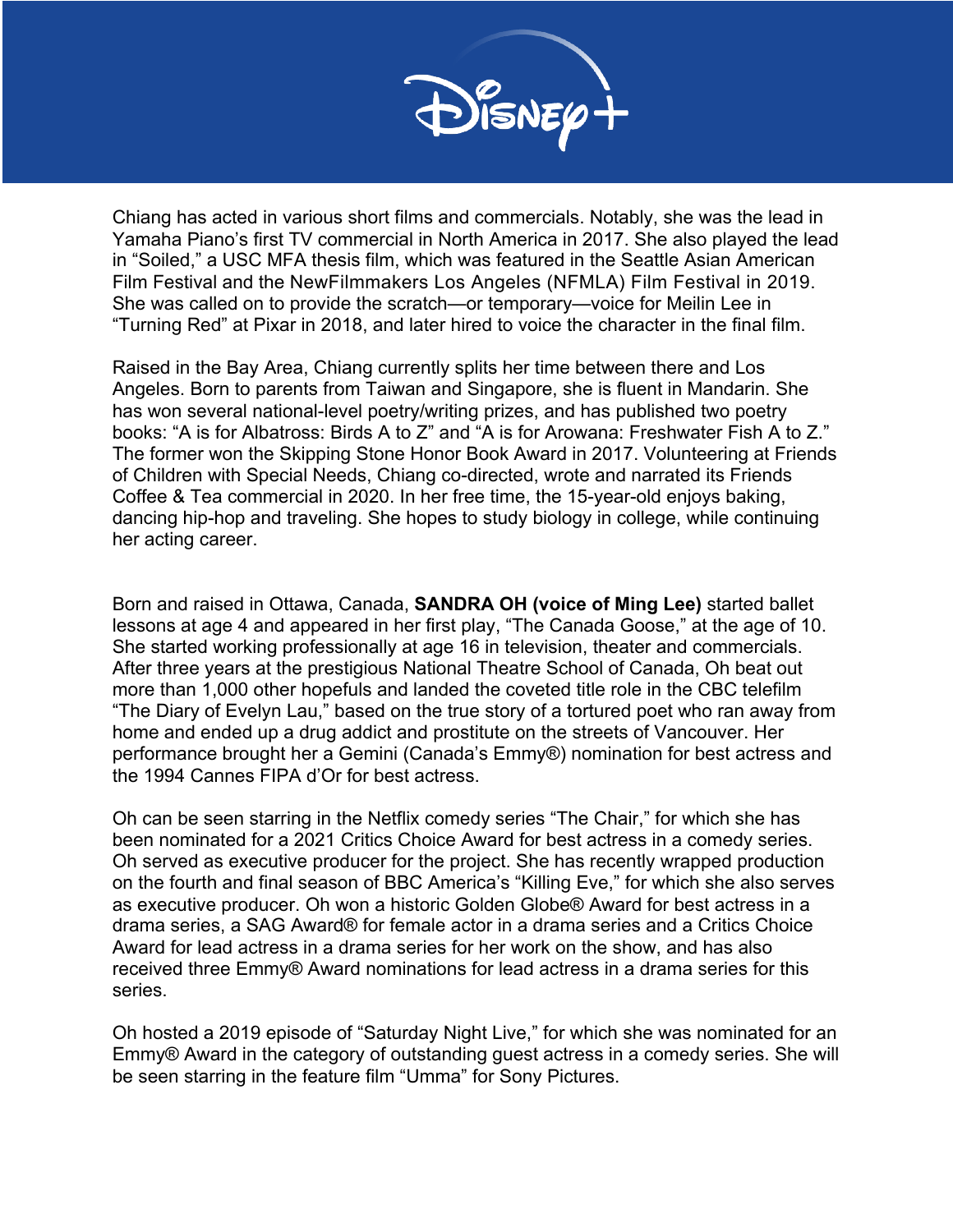

Oh starred on 10 seasons of the hit ABC series "Grey's Anatomy," winning a Golden Globe® Award and Screen Actors Guild Award®; she received two Emmy® Award nominations for her role as Dr. Cristina Yang. Previously, Oh starred in the enormously successful and Oscar®-winning Fox Searchlight feature film "Sideways," for which she won a Screen Actors Guild Award for outstanding performance by a cast in a motion picture.

On stage, Oh starred in "Death and the Maiden" at the Victory Gardens Theater in Chicago, and completed a sold-out run of the world premiere of "Satellites" at New York's Public Theater for playwright Diana Son. Oh won her first Genie Award (Canada's Oscar®) for her leading role in "Double Happiness," a bittersweet coming-ofage story about a young Chinese Canadian woman—a performance that brought her much acclaim and secured her place as one of Canada's rising young film stars. Never straying far from her theater roots, Oh has also starred in the world premieres of Jessica Hagedorn's "Dogeaters" at the La Jolla Playhouse and Diana Son's "Stop Kiss" at Joseph Papp's Public Theater in New York, a role for which she received a Theatre World Award. Oh also performed "The Vagina Monologues" in New York.

Oh appeared at The Public in New York, in Hansol Jung's "Wild Goose Dreams," which participated in the 2016 Sundance MENA workshop in Morocco.

Oh's additional feature film credits include "Under the Tuscan Sun," "Tammy," "Defendor," "Blindness," "The Night Listener," "For Your Consideration," "3 Needles," "Long Life, Happiness and Prosperity," "Sorry, Haters," "Ramona and Beezus," "Rick," "Bean," "Guinevere," "The Red Violin," "Waking the Dead," "The Princess Diaries" and "Pay or Play." Oh also starred in Michael Radford's improvised "Dancing at the Blue Iguana," a bleak and raw view of life in a strip club in Los Angeles. Her performance in "Last Night," a Canadian film about the end of the world, led to her winning a second Genie Award for best actress in 1999. Oh moved to Los Angeles in 1996 to begin the first of six seasons as Rita Wu, the smart and sassy assistant on the HBO comedy series "Arliss," for which she won the final CableACE award for best actress in a comedy. Most recently, she starred in "Catfight" opposite Anne Heche, and lent her voice to the animated features "Over the Moon," "Raya and the Last Dragon" and "Window Horses."

Her additional television credits include the British production of "Thorne: Scaredy Cat," HBO's "Six Feet Under" and Showtime's "Further Tales of the City."

**AVA MORSE (voice of Miriam)** made her network television debut at age 8 in 2014 with a recurring role on NBC Universal's "Chicago P.D." Her love of acting and singing—along with her magnetic personality—have provided her with a vibrant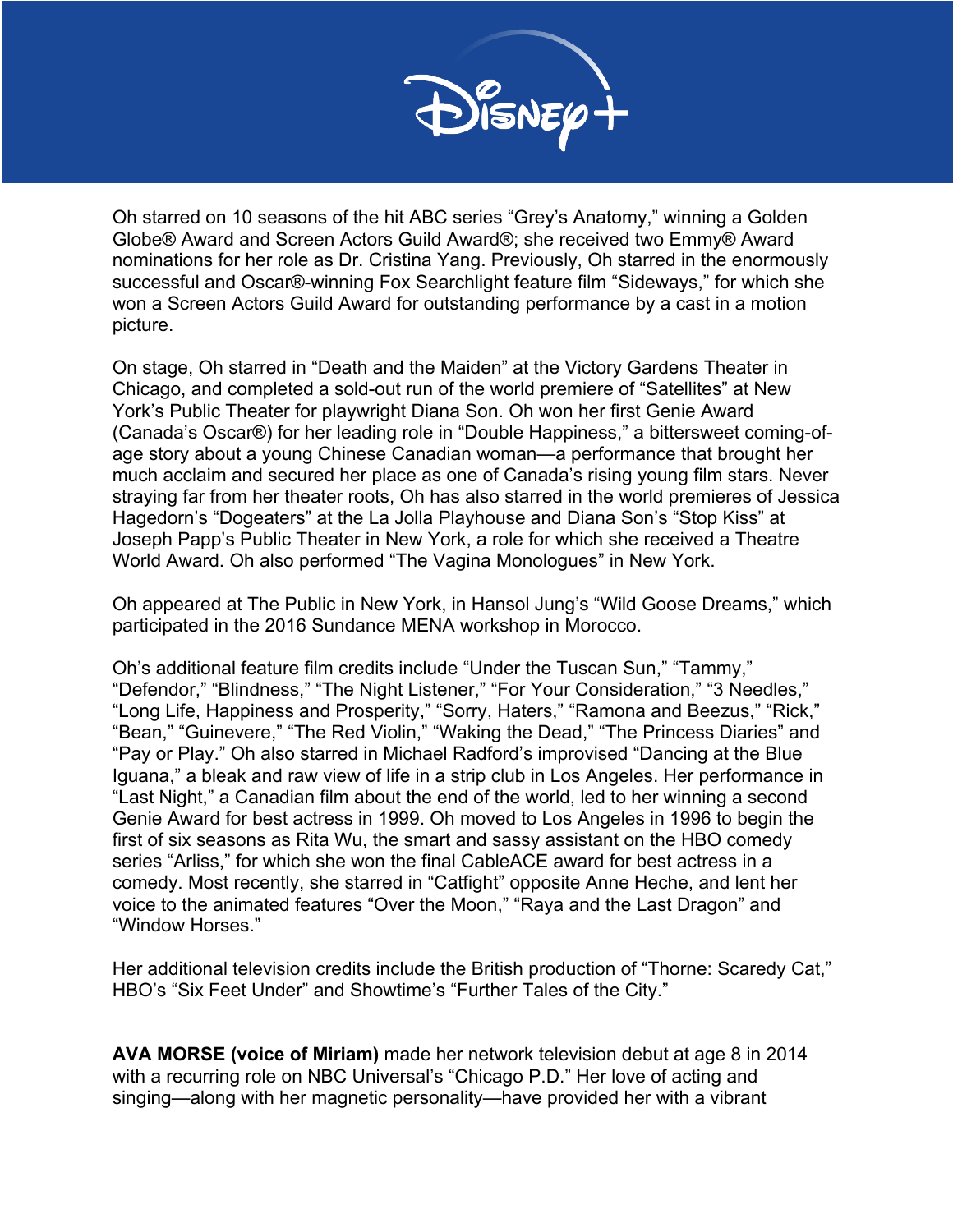

entertainment career. Morse's voice can be heard in 20th Century's "Ron's Gone Wrong" as the science geek character named Ava now streaming on Disney+.

Morse's credits include an accomplished list of national commercials, feature films, voiceover credits and theater performances. In addition to acting, she is an up-andcoming singer-songwriter with more than 70,000 streams of her music across several platforms.

**HYEIN PARK (voice of Abby)** began at Pixar Animation Studios in June of 2016. She worked as a story artist on the Academy Award®–winning short film "Bao," and also worked on the Academy Award–winning feature films "Toy Story 4" and "Soul." She is currently working on an upcoming unannounced Pixar project.

As a story artist, Park helps to develop the stories and early visual concepts of the film. She and the other story artists brainstorm ideas with the director and writers, then take the script and start to draw out storyboards that can be used as a rough blueprint of the film.

Park was born and raised in Seoul, South Korea, until she was 12. She emigrated to a northern country town in Canada, where she spent most of her teens before moving to Toronto. Park attended Sheridan College Institute of Technology in Oakville, Canada.

Prior to Pixar, Park worked as a character layout artist and an animator right after college, but has primarily been a story artist starting from her third year of college. She started as an intern at a Canadian studio called House of Cool, before starting her internship at Pixar. Park worked at multiple Canadian studios for about five years until she returned to Pixar as a fulltime story artist.

Park resides in Dublin, Calif.

**MAITREYI RAMAKRISHNAN (voice of Priya)**—one of the 2021 TIME100 Next, an annual list of individuals who are shaping the future of their fields and defining the next generation of leadership, a recipient of The New York Times' best actors' category, and an ambassador of Plan International Canada—has won the hearts and minds of a global audience.

Her natural talent in acting and comedy was revealed through her breakthrough, starring role as Devi Vishwakumar in Mindy Kaling's global hit show "Never Have I Ever." Captivating international audiences with fast-paced comedic and heart-wrenching dramatic skills, Ramakrishnan's multifaceted acting talent has been recognized by the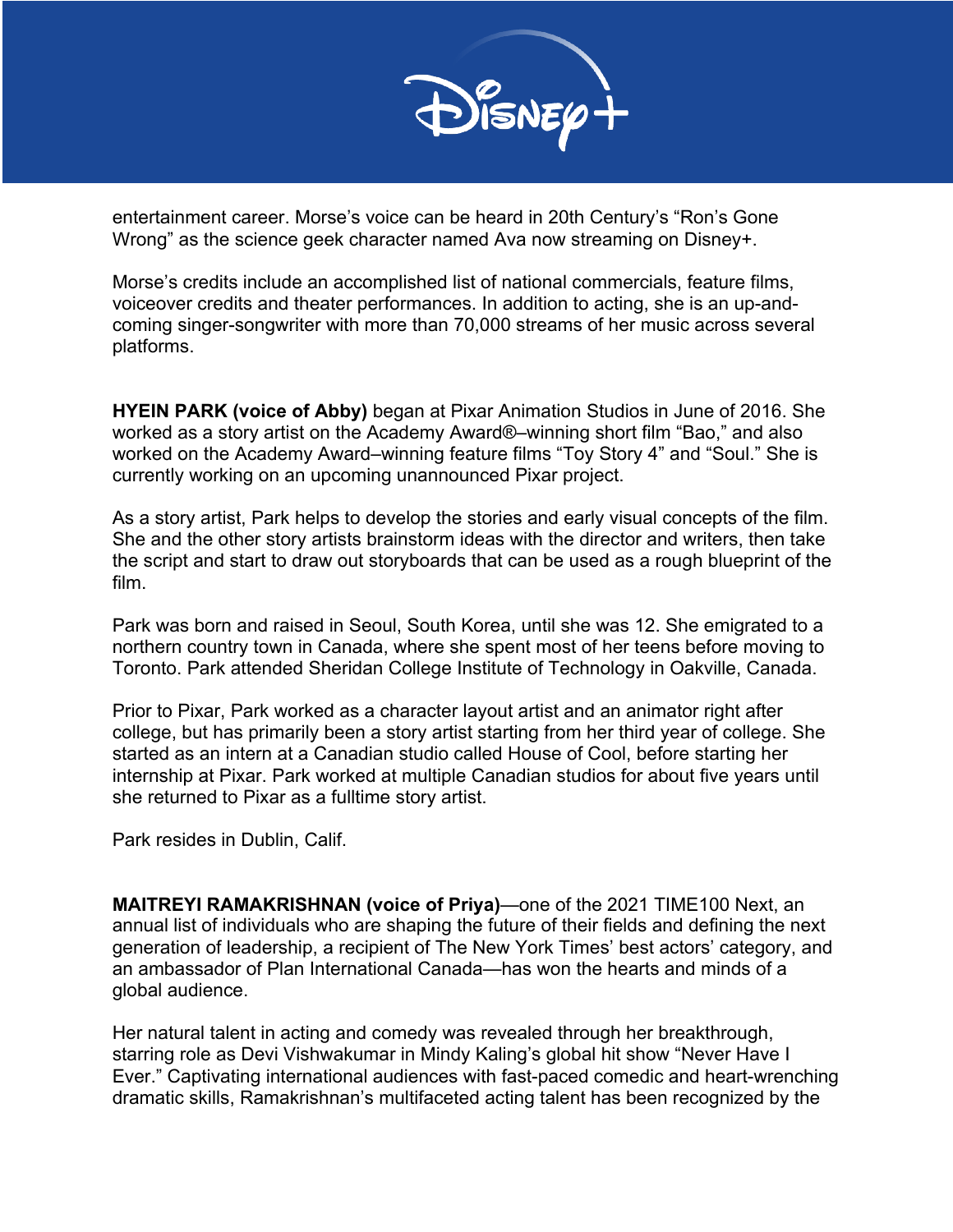

Gracies, awarding her actress in a breakthrough comedy role for 2021. In addition, she was recently recognized by the Annual Asian American Awards 2021 for breakout in TV, and was nominated for best actress 2021 by the Independent Spirit Awards.

Ramakrishnan is filming Season 3 of "Never Have I Ever."

**ORION LEE (voice of Jin Lee)** is the lead in the Kelly Reichardt film "First Cow," premiering at Telluride in 2019. He appeared in Rian Johnson's "Star Wars: The Last Jedi" and Warner Bros.' "Justice League," directed by Zack Snyder. His credits also include the hit James Bond film "Skyfall" and Brad Pitt's "Fury." Lee's professional debut as an actor was in Lucy Prebble's "Enron" at the Royal Court. Other prestigious theaters he has worked with include Royal Shakespeare Company, National Theatre of Scotland and the Abbey. Lee graduated from the London Academy of Music and Dramatic Art in 2009.

**WAI CHING HO (voice of Grandma)** was born and raised in Hong Kong and speaks fluent Cantonese and Mandarin. After graduating from the University of Hong Kong, she emigrated to New York City and started her 50-plus-year career in theater, film and television. She has appeared in many Off-Broadway productions and has worked with prestigious regional theaters across the country. Film credits include "Hustlers," "The Sorcerer's Apprentice," "Premium Rush" and "Robot Stories," for which she won the best actress award in the 2003 Indie Festivals in Puchon, Madrid and St. Louis. Ho will also be seen guest starring in the soon-to-be-released "Sight" and "Lovely, Dark and Deep." Television credits include "Awkafina Is Nora from Queens," "New Amsterdam," "Fresh Off the Boat" and "Law & Order." She portrayed Madame Gao in numerous episodes of Marvel's "Daredevil," "Iron Fist" and "Defenders."

**TRISTAN ALLERICK CHEN (voice of Tyler)** is a Chinese Jamaican actor whose credits include "The Barbarian and the Troll," "Poupelle of Chimney Town," "The Kominsky Method" and "WandaVision." Chen provided additional voices in "Ron's Gone Wrong," "Diary of a Wimpy Kid" and David Fincher's "Mank, " to name a few.

Chen loves to play piano and ukulele, sing and write songs, and is a product of Disney. His parents, who hail from Toronto, Canada, met when they starred as Simba and Nala in the Disney musical "The Lion King" in Toronto, Chicago, and Los Angeles, and on Broadway.

Chen built his own PC last summer, loves to play video games, enjoys reading, animating and drawing, and is a lover of all things anime.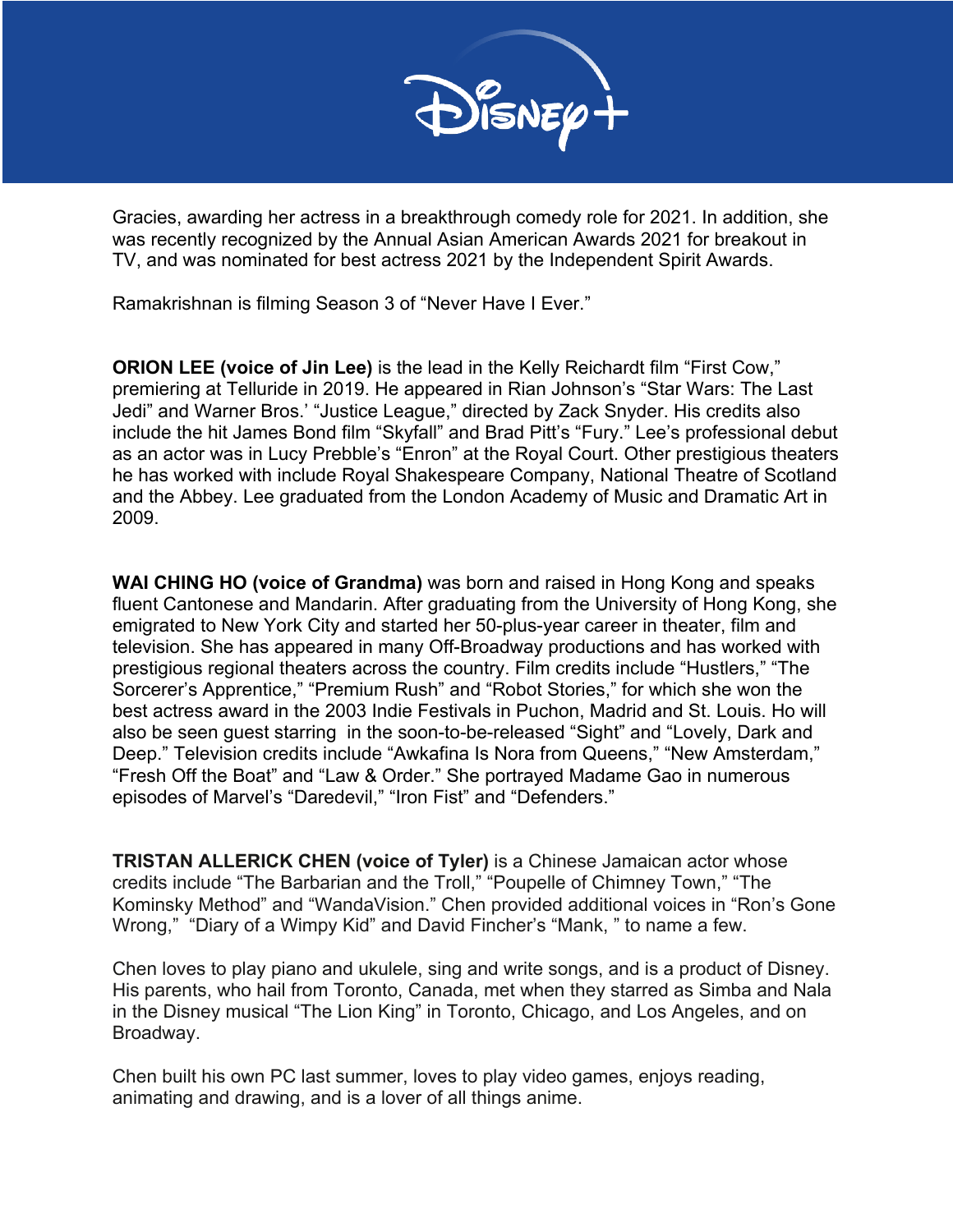

## **ABOUT THE FILMMAKERS**

**DOMEE SHI (Directed by/Story by/Screenplay by)** began as a story intern at Pixar Animation Studios in June 2011, and was soon hired as a story artist on the Academy Award®–winning feature film "Inside Out." Since then she has worked on the feature films "The Good Dinosaur," "Incredibles 2" and the Academy Award–winning "Toy Story 4." In 2015 she began pitching ideas for short films, and soon was green-lit to write and direct "Bao," which won an Academy Award for best animated short film. In her role as a creative VP, Shi is involved in key creative decision-making at the studio and consults on films in both development and production.

Shi graduated from the animation program at Sheridan College, where she was fueled by her love of anime/manga, Disney, and Asian cinema influences that can be seen in her work to this day.

Shi was born in Chongqing, China, and resided in Toronto, Canada, for most of her life. She currently lives in Oakland, Calif., and notes that her love of animation is only rivaled by her love of cats.

**LINDSEY COLLINS (Produced by)** joined Pixar Animation Studios in May 1997. She has since worked in various capacities on a number of Pixar's feature films. Collins' film credits include "A Bug's Life," "Toy Story 2" and the Academy Award®–winning "Finding Nemo" and "Ratatouille." Collins also provided the voice of the character Mia in Pixar's 2006 release "Cars."

Collins co-produced the Golden Globe®– and Oscar®-winning feature "WALL•E" with producer Jim Morris and director Andrew Stanton and was a producer on the Walt Disney Studios feature "John Carter of Mars." Collins was the producer of Disney and Pixar's "Finding Dory" in 2016, after which she assumed the role of Pixar's vice president of development. In her development role, Collins pioneered Pixar's SparkShorts program, created to discover new storytellers, explore new storytelling techniques, and experiment with new production workflows.

Prior to joining Pixar, Collins worked at Disney Feature Animation for three years, managing creative teams on the films "Pocahontas," "The Hunchback of Notre Dame" and "Hercules."

Collins earned a Bachelor of Arts in diplomacy and world affairs at Occidental College in Los Angeles. She resides in Piedmont, Calif., with her husband and three children.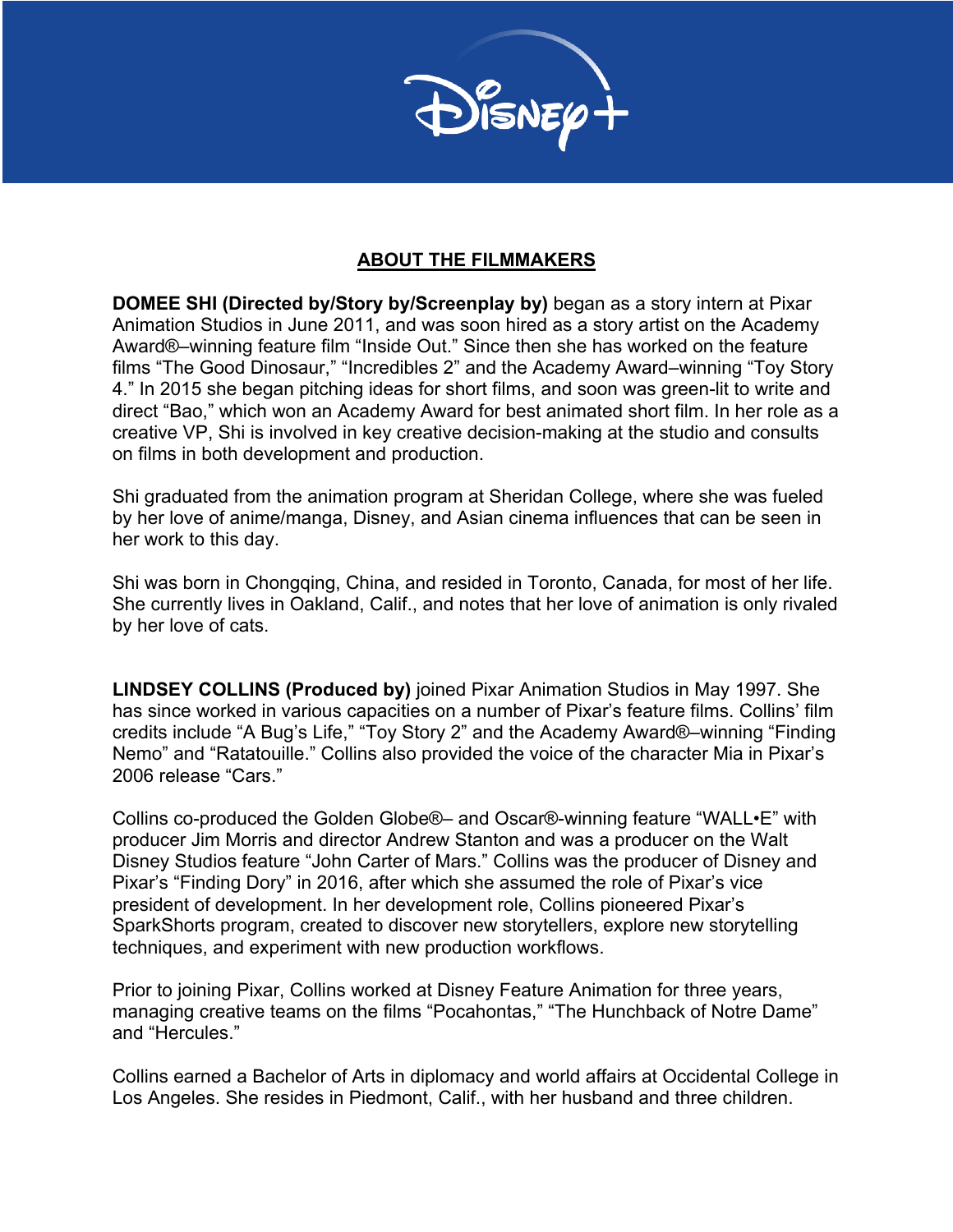

**DAN SCANLON (Executive Producer)** joined Pixar Animation Studios in September 2001 as a storyboard artist on Pixar's award-winning feature films "Cars" and "Toy Story 3." During the initial production stages for both films, he worked closely with the directors to bring their ideas to the screen.

Scanlon went on to co-direct-the original short film "Mater and the Ghostlight," which is included as one of the bonus features on the "Cars" DVD. In addition to his work at Pixar, Scanlon simultaneously wrote and directed the live-action film "Tracy," released in 2009.

Scanlon made his animated feature directorial debut in 2013 with "Monsters University," which grossed over \$738.9 million worldwide at the box office, and received the 2013 Hollywood Animation Award from the Hollywood Film Awards. Scanlon also directed Pixar's original feature film "Onward," which released March 6, 2020.

In his role as vice president, creative, Scanlon is involved in key creative decisionmaking at the studio and consults on films in both development and production. Scanlon also served as executive producer on Pixar's Academy Award®–winning film "Soul."

As a child growing up in Clawson, Mich., Scanlon possessed a love for Warner Bros. cartoons, animated Disney films and, as fate would have it, Pixar short films. His passion inspired him to study film and animation in high school and in college, where he focused on illustration at Columbus College of Art and Design (CCAD).

Upon graduating from CCAD, Scanlon began working as an animator and story artist for Character Builders, a 2D animation company that produced feature and commercial work in Columbus, Ohio.

Scanlon resides in San Francisco with his wife, Michele.

**PETE DOCTER (Executive Producer)** is the Oscar®-winning director of "Monsters, Inc.," "Up" and "Inside Out," and chief creative officer at Pixar Animation Studios. He most recently directed Disney and Pixar's Oscar-winning feature film "Soul" with producer Dana Murray and co-director Kemp Powers, which is now streaming on Disney+.

Starting at Pixar in 1990 as the studio's third animator, Docter collaborated on and help develop the story and characters for "Toy Story," Pixar's first full-length animated feature film, for which he also was supervising animator. He served as a storyboard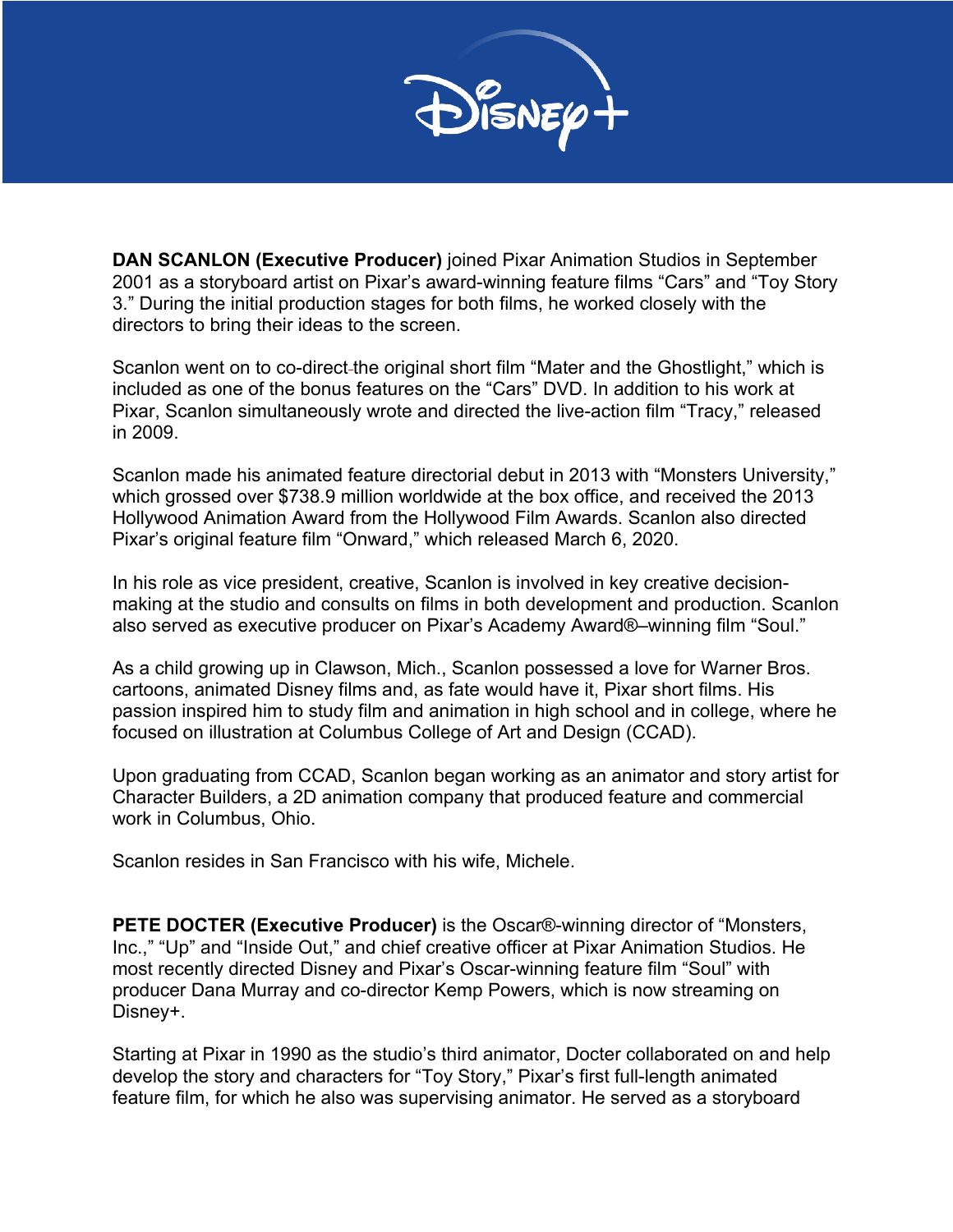

artist on "A Bug's Life," and wrote initial story treatments for both "Toy Story 2" and "WALL•E." Aside from directing his three films, Docter also executive produced "Monsters University" and the Academy Award®–winning "Brave."

Docter's interest in animation began at the age of 8 when he created his first flipbook. He studied character animation at California Institute of the Arts (CalArts) in Valencia, Calif., where he produced a variety of short films, one of which won a Student Academy Award®. Those films have since been shown in animation festivals worldwide and are included on "Pixar Short Films Collection Volume 2." Upon joining Pixar, he animated and directed several commercials, and has been nominated for nine Academy Awards, including best animated feature winners "Up," "Inside Out" and "Soul," and nominee "Monsters, Inc.," and best original screenplay for "Up," "Inside Out" and "WALL•E." In 2010 "Up" also was nominated for a best picture Oscar® by the Academy of Motion Picture Arts and Sciences.

**SABINE O'SULLIVAN (Associate Producer)** joined Pixar Animation Studios in May 2000 as a production assistant for "Monsters, Inc.," and has continued on to work in many different departments throughout production. Since 2000 O'Sullivan has contributed to "The Incredibles," "Cars," "WALL•E," "Toy Story 3," "Monsters University," "The Good Dinosaur" and "Incredibles 2."

As associate producer, O'Sullivan helps manage the production team and works with leadership to plan and maintain the production schedule of the film. She supports the department managers, producers and director, collaborates with the visual effects supervisor, and helps strategize how to move the film through production.

Raised in Berkeley, Calif., O'Sullivan majored in Germanic Studies with an emphasis in Art History at University of Colorado, Boulder, and Freie University, Berlin. She resides in Berkeley, Calif.

**JULIA CHO (Story by/Screenplay by)**, award-winning playwright, was born and raised in the arid suburbs of Southern California and Arizona. After a fairly uneventful childhood, she unexpectedly discovered theater as a teen and subsequently foiled her parents' expectations of a life of respectability and normalcy.

Instead, armed with an MFA in writing from NYU and a prestigious fellowship at The Juilliard School, Cho launched herself into the New York theater scene. She soon landed residencies at the Sundance Lab and New Dramatists and productions at highprofile theaters in NYC and across the country. Memorable productions include "The Language Archive" (winner of the Susan Smith Blackburn Prize), "Aubergine" and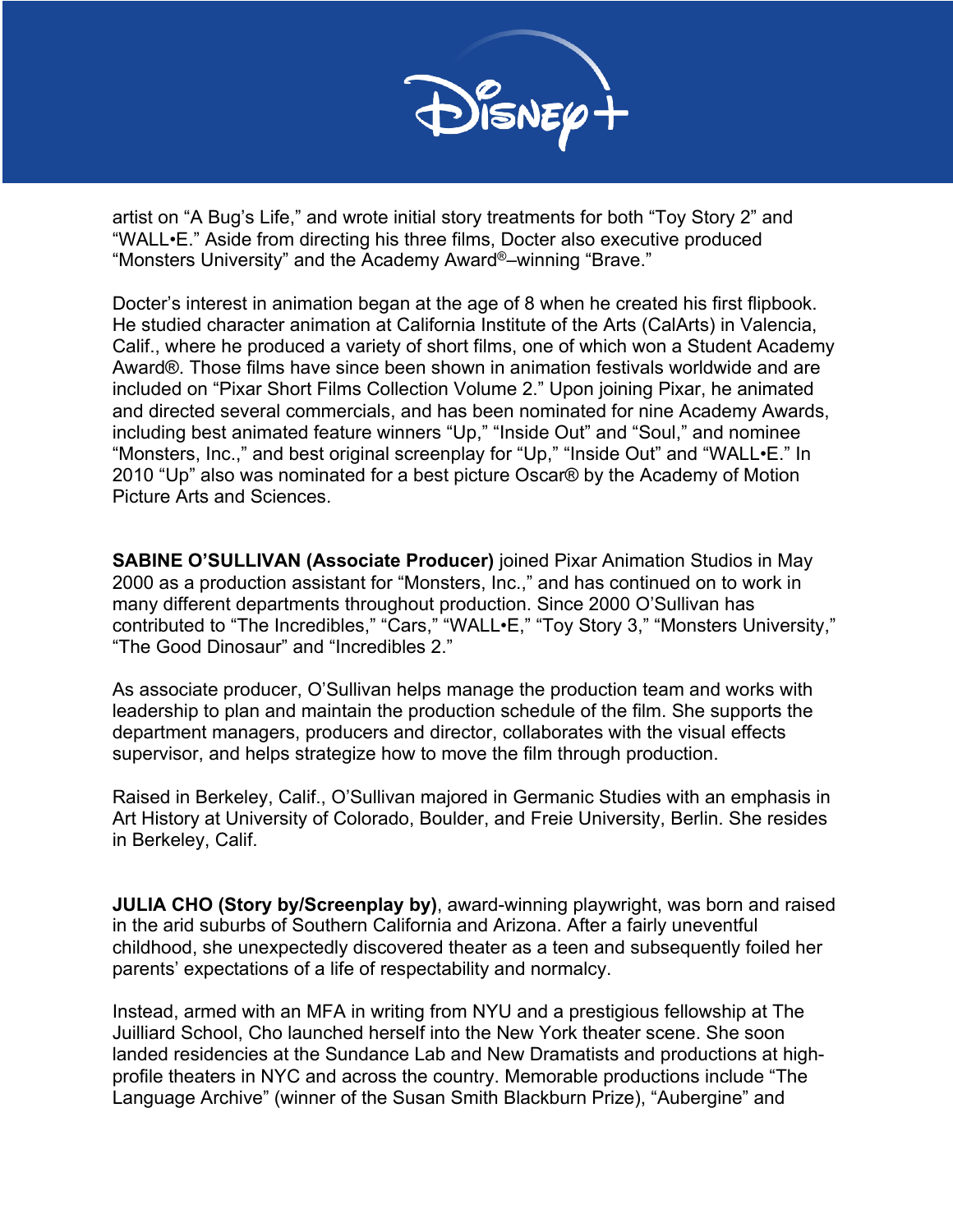

"Office Hour." For her body of work, she received the 2020 Windham-Campbell Literature Prize for Drama, which wrote: "Alternately lyrical and sharp, rigorous and whimsical, Cho's plays demand that we listen."

Alongside her theatrics, Cho has also cultivated a career as a writer and producer of a broad range of television shows, from cult sci-fi ("Fringe") to character-driven drama ("Big Love," "Halt and Catch Fire"). She also adapted the critically acclaimed novel "The Madonnas of Echo Park" for HBO and Starz, which showcased her ability to transform eloquent fiction into dynamic and propulsive narrative.

Driven by keen curiosity and a passion for language, Cho strives to create work that expands our worlds and sparks our deepest empathies. She's currently under commission for South Coast Repertory to write a new play and is a co-executive producer for the Amazon series "Paper Girls." In other words, she's following a movie about four 13-year-old girls with a series about four 12-year-old girls. A project about four 11-year-old girls is forthcoming.

**BILLIE EILISH (Original Songs By)**, whose sophomore album, "Happier Than Ever," debuted at No. 1 in the Billboard 200 in the U.S. and in 19 countries worldwide, made history as the youngest artist to win in all the major categories at the 62nd GRAMMY® Awards, receiving an award for best new artist, album of the year, record of the year, song of the year and best pop vocal album.

**FINNEAS O'CONNELL (Original Songs By)**, the youngest ever to win the GRAMMY® for producer of the year (non-classical), built a sterling discography penning and producing smashes for a cadre of superstars—not only for his sister, Billie Eilish, but also for Justin Bieber, Demi Lovato, Selena Gomez, Camila Cabello, Tove Lo, Kid Cudi and Ben Platt, among others. His debut solo album, "Optimist," is out now.

In a career spanning only 14 years, **LUDWIG GÖRANSSON (Original Score by)** has amassed an impressive résumé in both the recording and motion picture industries, earning an Academy Award®, an Emmy® Award and multiple GRAMMY® Awards among countless nominations. After working as an assistant to composer Theodore Shapiro, Göransson got his first big break writing music for the NBC television series "Community." This led to a friendship and collaboration with Donald Glover, who performs under the stage name Childish Gambino, on several studio albums including "Because the Internet" and "Awaken, My Love!" Göransson has been nominated for six GRAMMYs with Childish Gambino, and won two in 2019 for the Billboard Hot 100